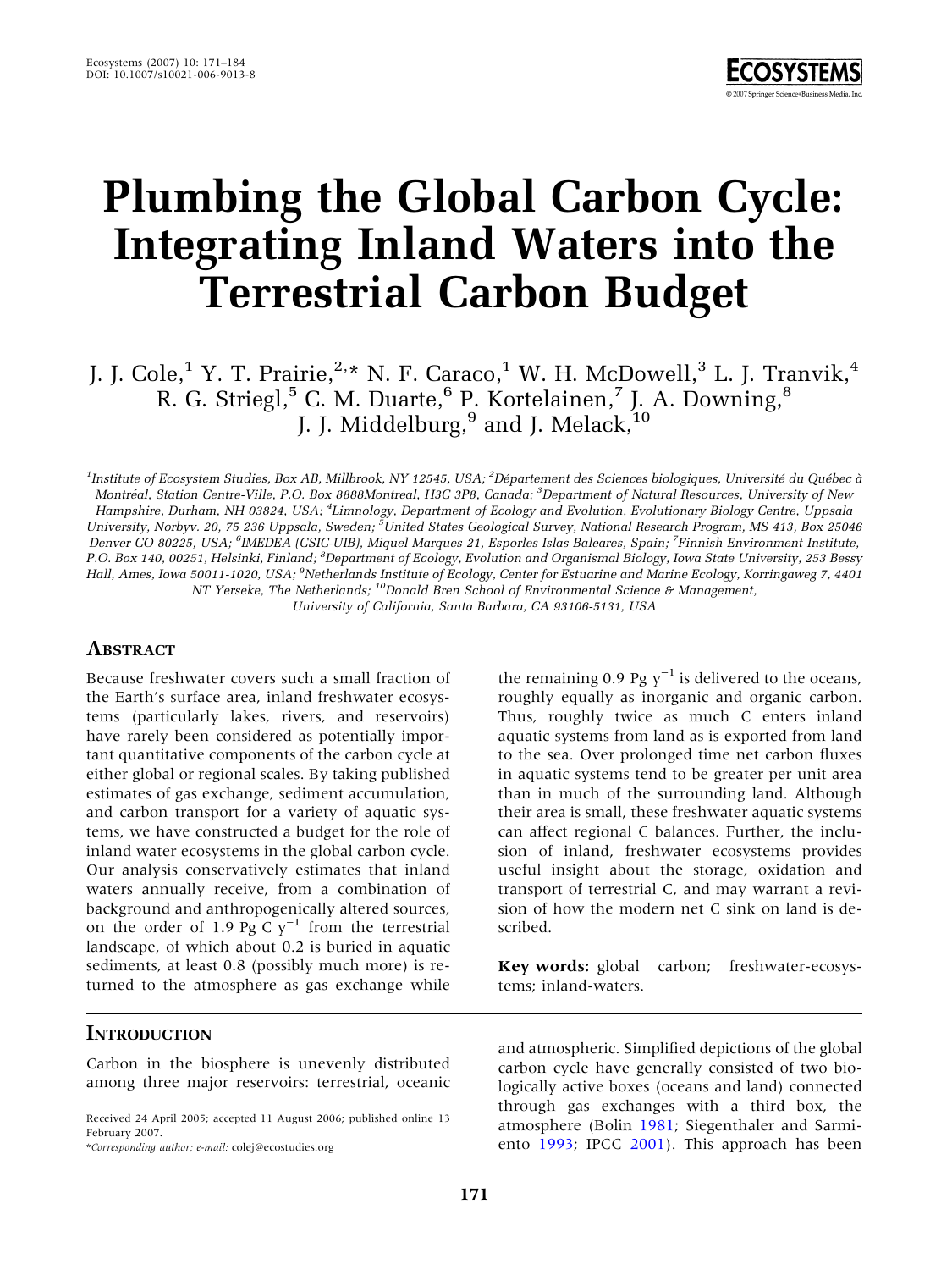informative, and has led to the identification of major knowledge gaps, such as apparent imbalances in the global budget. It has also been valuable in understanding and evaluating the likely response of these reservoirs to large-scale phenomena such as global change. As models developed further, more sub-compartments and processes have been added in an attempt to unravel the more intricate interactions among them (for example, Parton and others [1994](#page-12-0); Foley and others [1996;](#page-11-0) Canadell and others [2000;](#page-11-0) Cramer and others [2001\)](#page-11-0). A feature of this generation of models is that the role of inland aquatic environments is rarely explicitly included. Work during the 1970s and 1980s demonstrated that rivers deliver significant amounts of terrestrially-derived organic and inorganic C from land to the sea (Degens and others [1991;](#page-11-0) Schlesinger and Melack [1981\)](#page-13-0). This riverine "pipe" transports C from land to the ocean.

When inland aquatic systems are included in global models, it is usually only for the transport of C through the riverine pipe. This delivery of terrestrial C through the riverine drainage network is in fact the end result of a number of transformations and losses in aquatic systems en route. In this paper, we review the current knowledge on global rates for inland aquatic systems of C storage in sediments, C exchange with the atmosphere and transport along the flow path from upland systems to the ocean. We compare these net losses en route to both the amount of C transported by rivers and to the net amount of C sequestered on land. We show that the transfer of terrestrial C to inland aquatic ecosystems is considerably larger than delivery of that C to the sea and nearly co-equal with estimates of net ecosystem productivity (NEP) of the terrestrial biosphere.

### FORMULATING INTEGRATED C BUDGETS

For the biosphere as a whole, and for the vast majority of terrestrial environments, carbon enters the biological part of the system via photosynthetic assimilation of atmospheric  $CO<sub>2</sub>$  [gross primary production (GPP)]. This assimilated carbon then supports the respiration  $(R)$  of all organisms (plant, microbe and animal), plus some abiotic oxidation to CO<sub>2</sub> in fire and photo-oxidation (Bertilsson and others [1999](#page-11-0); Randerson and others [2002](#page-13-0)). The portion of GPP not remineralized, called net ecosystem production (NEP), has only two possible fates: storage within the system (S, as increased living plus dead biomass or additional abiotic storage), and export  $(E)$ . Abiotic storage of  $CO<sub>2</sub>$  can also be significant. In the ocean, for example, recent increases in the partial pressure of  $CO<sub>2</sub>$  in the atmosphere above that in the surface ocean drive  $CO<sub>2</sub>$  into solution (Revelle and Suess [1957;](#page-13-0) Falkowski and others [2000](#page-11-0)). This abiotic process is the major way that atmospheric C is sequestered in the ocean at present and is much larger than biotic pathways. For terrestrial environments, the weathering of carbonate and aluminosilicate minerals into bicarbonate (largely by the  $CO<sub>2</sub>$  from soil respiration) is the major abiotic pathway, but is small in comparison to biotic pathways (Ittekkot and others [2004\)](#page-12-0).

Terrestrial ecosystems have a large capacity to sequester atmospheric  $CO<sub>2</sub>$  when growing. Values of NEP in excess of 100 g C  $\text{m}^{-2}$  y<sup>-1</sup> are not uncommon for actively growing forested ecosystems (Hollinger and others [2004](#page-12-0); Canadell and others [2000\)](#page-11-0). At broad spatial scales, and when averaged over longer time scales, accumulation rates are considerably lower (for example, Schimel and others [2001\)](#page-13-0) and storage occurs primarily as soil organic matter. Boreal peatlands, for example, one of the most consistent long term C stores on land, have accumulated about 2–7  $\rm g~C~m^{-2}y^{-1}$  over the Holocene (Post and others [1982](#page-12-0); Smith and others [2004\)](#page-13-0). Except for rapidly aggrading ecosystems, much of terrestrial NEP is exported by fluvial processes (Schlesinger and Melack [1981](#page-13-0); Fahey and others [2005](#page-11-0)), consistent with the slow accumulation rate of soil carbon observed in many regions (Tremblay and others [2002](#page-13-0); Liski and Westman [1997\)](#page-12-0).

In addition to their own primary production, freshwater ecosystems are subsidized by imported carbon (I) from land. This imported carbon can be both organic and inorganic, with different implications for the ecology and C dynamics of the receiving water bodies. The subsidy of organic carbon can alter the metabolic balance of fresh-waters (Caraco and Cole [2004](#page-11-0); Hanson and others [2004\)](#page-12-0). Because organic C inputs can be co-equal or larger than aquatic GPP, respiration, export, or storage can also be significantly larger than aquatic GPP, a condition very rarely met on land (Polis and Power [2004](#page-12-0)). Lakes, for example, are commonly net sources of  $CO<sub>2</sub>$  to the atmosphere while simultaneously burying organic C in their sediments (Dillon and Molot [1997](#page-11-0); Kortelainen and others [2004;](#page-12-0) Duarte and Prairie [2005;](#page-11-0) Pace and Prairie [2005;](#page-12-0) Rantakari and Kortelainen [2005](#page-13-0); Sobek et al. [2005](#page-13-0)). In lakes, R often exceeds GPP (that is, NEP is negative) because a portion of the organic C imported from land is respired (del Giorgio and Peters [1994](#page-11-0); Prairie and others [2002](#page-12-0)). That there is also net storage necessarily implies that total inputs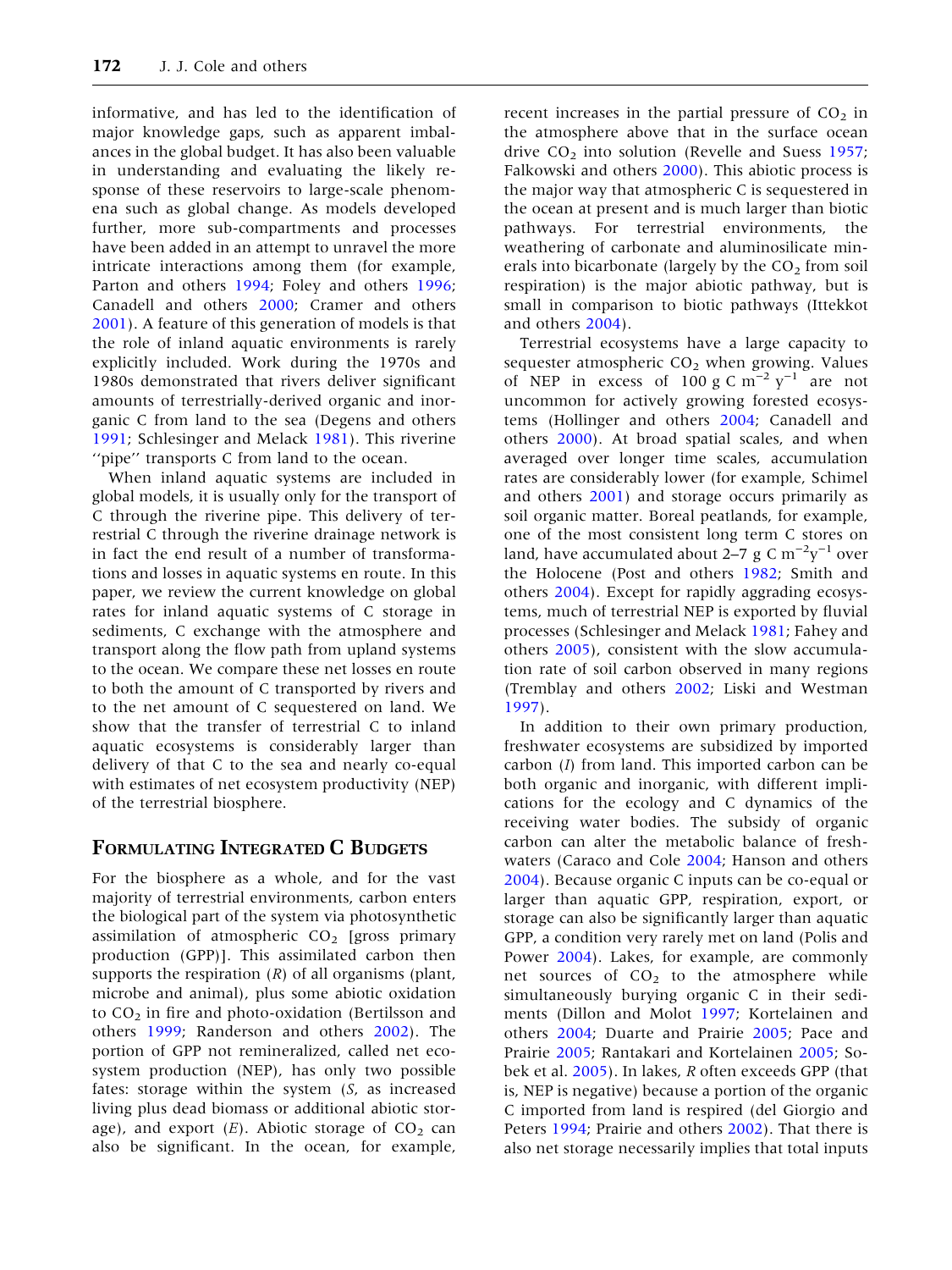are greater than the sum of carbon gas exchange and fluvial export.

Streams and rivers are usually net sources of  $CO<sub>2</sub>$ to the atmosphere as well. This excess  $CO<sub>2</sub>$  is derived from groundwater inputs of organic carbon respired in either the soil system (Jones and Mulholland [1998;](#page-12-0) Telmer and Vezier [1999\)](#page-13-0), the hyporheic zone (Schindler and Krabbenhoft [1998](#page-13-0)), or within the stream or river itself. Further, most of the  $HCO<sub>3</sub>$  transported in flowing waters represents  $CO<sub>2</sub>$  that has been altered during weathering of either aluminosilicate or carbonate rocks (Gaillardet and others [1999](#page-11-0); Humborg and others [2000](#page-12-0)). Ultimately of metabolic origin, this soil  $CO<sub>2</sub>$  is derived from respiration of organic matter of terrestrial origin. Rather than returning to the atmosphere as  $CO<sub>2</sub>$  evading from the soil surface, which could in principle be measured as efflux by current techniques (for example, eddy-covariance towers, Valentíni and others  $2000$ ), this CO<sub>2</sub> returns to the atmosphere meters to kilometers downstream of its origin when it evades across the stream surface. Similarly, the  $HCO<sub>3</sub>$  transported by rivers represents mostly the  $CO<sub>2</sub>$  of soil R that due to weathering reactions does not evade back into the atmosphere on the continents (Stallard [1998](#page-13-0); Jones and others [2003;](#page-12-0) Raymond and Cole [2003](#page-13-0)). The net gaseous loss of  $CO<sub>2</sub>$  from flowing waters, and much of the transported  $HCO<sub>3</sub>$ , thus represents terrestrial R that is not measured as such.

We can formulate a simplified mass balance equation to track the fate of carbon (organic plus inorganic) in an integrated freshwater and terrestrial C budget as:

$$
I = G + S + E1 \tag{1}
$$

where the carbon imported to aquatic systems (*I*) can be estimated as the net carbon gas balance of the aquatic system with the atmosphere  $(G)$ , plus storage  $(S)$  and export in drainage waters  $(E)$ . A number of different processes generate  $CO<sub>2</sub>$  in addition to metabolism. Both photo-oxidation and import, for example, are non-metabolic inputs of  $CO<sub>2</sub>$ . The simple mass-balance equation [equation (1)] can be used to describe the integrated C balance for a single lake, a region or the terrestrial biosphere. When applied to the entire terrestrial system, E is the export via rivers (plus direct groundwater discharge) to the sea plus the export of any volatile organics to the air, and I is the total C of terrestrial origin entering aquatic ecosystems. Thus, the difference between  $I$  and  $E$  represents the net C loss from terrestrial ecosystems that meets a

fate other than export in freshwaters. If  $I = E$ , then freshwaters, from a mass balance point of view, function as neutral passive pipes (Figure [1](#page-3-0)a). To the extent that  $I$  may exceed  $E$ , the loss of  $C$  from land exceeds its export into the ocean, meaning that significant gas flux and or storage must occur during its transit through freshwater ecosystems. That is, the freshwater ''pipe'' would not be a passive conduit but a place of active transformation (Figure [1b](#page-3-0)).

# QUANTIFYING THE GLOBAL ROLE OF INLAND AQUATIC SYSTEMS

We review the recent literature on the components of the mass balance model [equation (1)] for inland waters to test the ''neutral pipe'' hypothesis. We examine the extent to which there is a quantitatively significant fraction of the carbon entering these systems that is either stored permanently or lost to the atmosphere as net gas exchange. We then further consider the consequences of an explicit consideration of the role of inland aquatic systems for the terrestrial C balance.

## GAS EFFLUX

Net gaseous carbon flux  $[G]$  in equation  $(1)]$  is one pathway for which inland waters are not passive transport pipes. The sources of the carbon evading from freshwaters cannot at present be fully partitioned into advective input from soil respiratory products or the oxidation of terrestrially derived organic carbon within the aquatic system. Also for some systems such as wetlands and the floodplains of large rivers, the distinction between  $CO<sub>2</sub>$  from terrestrial inputs and  $CO<sub>2</sub>$  from aquatic inputs is problematic. Nevertheless, we are able to estimate a conservative value for the overall magnitude of  $CO<sub>2</sub>$  efflux as the sum of published worldwide efflux estimates from large rivers (Cole and Caraco [2001\)](#page-11-0), lakes (Cole and others [1994](#page-11-0); Sobek and others [2005\)](#page-13-0), reservoirs (St. Louis and others [2000\)](#page-13-0), and groundwater withdrawal (Table [1\)](#page-4-0). The carbon dioxide released when groundwater withdrawn for various purposes that completely reequilibrates with the atmosphere was estimated, crudely, as the product of the total groundwater volume withdrawn (658 km<sup>3</sup>  $y^{-1}$ ; FAO Aquastat 2003, available at http://www.fao.org/ag/agl/aglw/ aquastat/main/index.stm) and the average excess  $CO<sub>2</sub>$  concentration above atmospheric equilibrium calculated from a newly compiled dataset of 283 published measurements (data available upon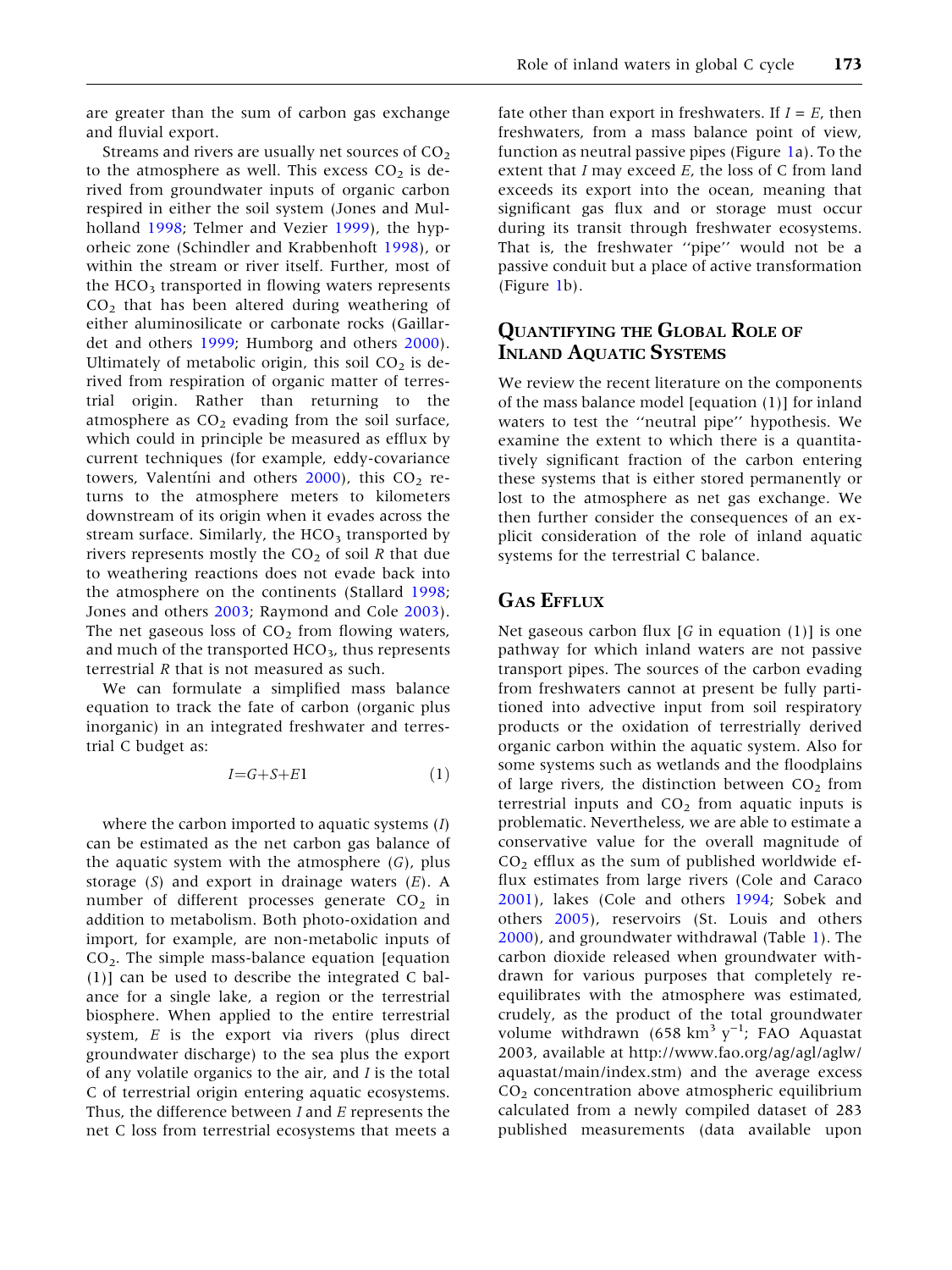<span id="page-3-0"></span>

Figure 1. Simplified, schematic view of the role of inland aquatic systems in the global C balance. a The present view considers inland waters as a passive pipe that transports organic and inorganic carbon from land to sea. To the reported delivery of 0.7 Pg C  $y^{-1}$  from rivers to the sea, we have added a direct ground water load of 0.2 Pg C  $y^{-1}$  that discharges to the sea without entering rivers (see text). Assuming that carbon is transported passively, this implies that 0.9 Pg C  $y^{-1}$  leaves the terrestrial environment. b A proposed alternative view recognizes that inland waters are active components of the global C cycle that store terrestrially-derived carbon in sediments and lose  $CO<sub>2</sub>$  as emissions to the atmosphere (see Table [1\)](#page-4-0), in addition to transporting it to the ocean. Because of the terrestrial subsidy inland waters are simultaneously net sources of  $CO<sub>2</sub>$  to the atmosphere and net sinks for C in sediments (see text). To balance these fluxes requires that 1.9 Pg C  $y^{-1}$  of terrestrial NEP is exported into inland waters. This terrestrial loss is a conservative estimate (see text) and represents a large fraction of total terrestrial NEP (from 50 to >70%; see text).

request). For surface water the individual published estimates of net gas exchange used in this synthesis were derived from the products of global averages of  $pCO<sub>2</sub>$  values, gas exchange velocities (k) appropriate for the different environments and their global coverage (Table [1\)](#page-4-0).

#### Lakes

The published estimates of the global net  $CO<sub>2</sub>$  flux for lakes ranges from about  $0.07-0.15$  Pg C  $y^{-1}$ , with a mid-range value of 0.[1](#page-4-0)1 Pg C  $y^{-1}$  (Table 1). The data sets behind these estimates are large, covering about 5,000 individual lakes spanning the globe (Sobek and others [2005](#page-13-0)). The data are not evenly distributed geographically and although tropical lakes are included (see Cole and others [1994\)](#page-11-0), lakes in the north temperate and boreal zones are better represented. Further, the data set

includes some, but certainly not all of the world's largest lakes.

#### Reservoirs

Based on the data in St. Louis and others ([2000\)](#page-13-0) reservoirs are also a net source of  $CO<sub>2</sub>$  to the atmosphere that is about twice the magnitude of that from natural lakes (0.28 Pg C  $y^{-1}$ ). The data set includes some of the largest reservoirs in the world but is limited in that the very small (and extremely numerous) reservoirs are not explicitly included.

## Large Rivers, Floodplains, and Estuaries

The published estimate includes more than 80 of the world's largest rivers (Cole and Caraco [2001](#page-11-0) and references therein). The estimates range from 0.15 to 0.3 Pg C  $y^{-1}$  (mid-range value 0.23 Pg C  $y^{-1}$ ; Table [1](#page-4-0)). This estimate includes only the main channels of the rivers. Many rivers have large seasonal floodplains that also tend to be net sources of  $CO<sub>2</sub>$  to the atmosphere. The only large-scale estimate we have for this comes from the Amazon. Extrapolating from the Amazon, Richey and others [\(2002](#page-13-0)) estimate that the inundated floodplains of the humid tropics would have net emissions of about 0.9 Pg C  $y^{-1}$ , which would more than triple the global riverine main channel flux. Because we cannot provide a separate estimate for floodplains globally, we use the much more conservative mid range gas flux for rivers of 0.23 Pg C  $y^{-1}$  in Table [1.](#page-4-0) Further, to fully evaluate floodplains and wetlands would require some estimate of net storage during their dry phase. Estimates of net gas efflux from estuaries (Frankignoulle and others [1998](#page-11-0); Borges [2005\)](#page-11-0) scaled to the global extent of estuaries suggest an additional 0.12 Pg C  $y^{-1}$ . The estimate is based on 26 inner and outer estuarine systems with a global distribution. In Table [1](#page-4-0), we use 0.35 Pg C  $y^{-1}$  as the combined net  $CO<sub>2</sub>$  flux for rivers and estuaries and point out that this is a quite conservative estimate.

## Ground Water

Ground water is highly supersaturated in  $CO<sub>2</sub>$  and when it reaches the surface by either natural or anthropogenic processes it equilibrates with the atmosphere. We generated an estimated range by assuming that between 10 and 100% of the mean groundwater dissolved inorganic C (DIC; 4.7 mM) evades to the atmosphere. We estimate that ground water contributes a relatively small amount of  $CO<sub>2</sub>$ to the atmosphere (about 0.01 Pg C  $y^{-1}$  with large uncertainty,  $(0.003 - 0.03 \text{ pg C y}^{-1})$  $(0.003 - 0.03 \text{ pg C y}^{-1})$  $(0.003 - 0.03 \text{ pg C y}^{-1})$ ; Table 1).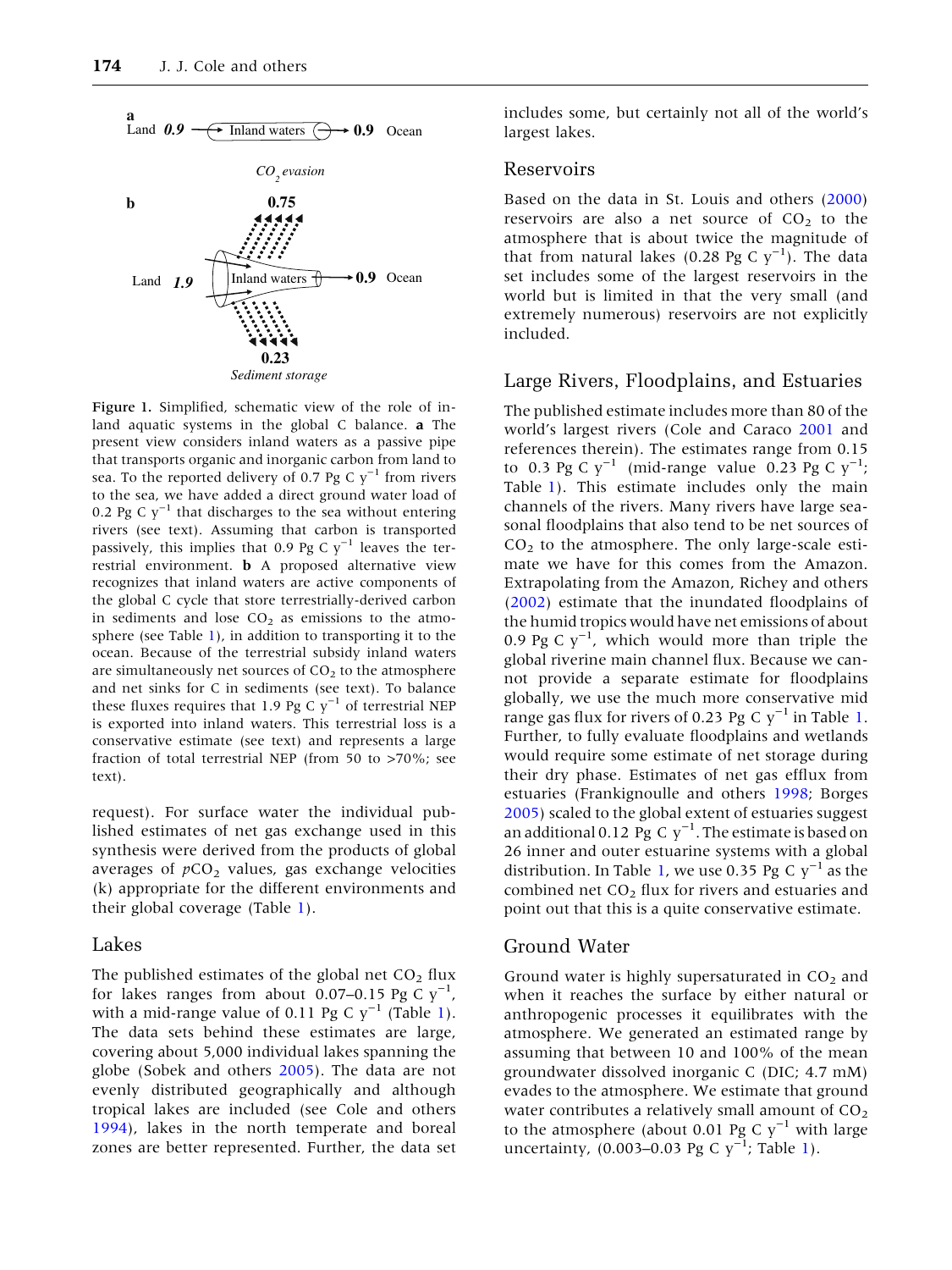| Inland water component |             | $CO2$ efflux to the atmosphere | Storage in sediments | Export to the ocean |
|------------------------|-------------|--------------------------------|----------------------|---------------------|
| Streams                | Inorganic C | NA                             | NA                   |                     |
|                        | Organic C   | NA.                            | NA.                  |                     |
| Lakes                  | Inorganic C | $0.11(0.07-0.15)$              | NA                   |                     |
|                        | Organic C   | $\Omega$                       | $0.05(0.03-0.07)$    |                     |
| Reservoirs             | Inorganic C | 0.28                           | NA                   |                     |
|                        | Organic C   | $\Omega$                       | $0.18(0.16-0.2)$     |                     |
| Wetlands <sup>a</sup>  | Inorganic C | NA                             | 0                    |                     |
|                        | Organic C   | $\Omega$                       | 0.1                  |                     |
| Rivers                 | Inorganic C | $0.23(0.15-0.3)$               | NA.                  | $0.26(0.21-0.3)$    |
|                        | Organic C   | $\Omega$                       | NA                   | $0.45(0.38-0.53)$   |
| Estuaries              |             | $0.12$ (see text)              | NA                   | NA                  |
| Ground water           | Inorganic C | $0.01(0.003 - 0.03)$           | $\mathbf{0}$         | $0.19(0.13 - 0.25)$ |
|                        | Organic C   | $\Omega$                       | < 0.016              |                     |
| Total                  |             | 0.75                           | 0.23                 | 0.9                 |

<span id="page-4-0"></span>Table 1. Global Inland Water C Fluxes. Mid-range value estimates (min–max) of annual global transport of carbon (Pg) through major inland water components.

Sources and derivation of these values are explained in the text. Import from land is calculated as the sum of export to the ocean and losses en route through the inland waters from land to sea. The CO<sub>2</sub> efflux from rivers does not include the net effect of inundated floodplains, which could increase the estimate here three-fold (see text). NA no estimate was made.

.<br><sup>a</sup>Wetlands efflux and storage values are excluded from the mass balance of the aquatic ecosystems because a significant fraction of the carbon they fix is atmospheric and thus functionally behave like terrestrial systems.

## Small streams

These headwater systems tend to be net sources of the  $CO<sub>2</sub>$  to the atmosphere (Jones and others  $2003$ ) but we do not have an estimate that covers these at a global scale. Although we can estimate, albeit crudely, an average  $pCO<sub>2</sub>$  in headwater streams, we do not know the area, globally, that such streams cover, nor a good way to estimate the gas piston velocity across stream types and sizes.

# Wetlands

Wetlands are ecosystems that are intermediate between terrestrial and aquatic systems and as such are difficult to integrate in our attempt to clarify their respective roles. This is especially so with respect to  $CO<sub>2</sub>$  gas exchange because their highly supersaturated waters do not necessarily constitute a net efflux from the system as it can be offset by direct atmospheric  $CO<sub>2</sub>$  uptake of the emergent vegetation (Wilcock and others [1999;](#page-13-0) Caraco and Cole [2002](#page-11-0)). Only whole-system approaches such as eddy-covariance flux measurements can potentially provide a measure of the net balance for these ecosystems. The prevailing view is that wetlands worldwide still constitute a significant net sink for carbon dioxide (Roulet [2000;](#page-13-0) Roehm [2005](#page-13-0)). Although most of this excess carbon fixation will likely be buried (see section below), a portion will be exported downstream as dissolved organic carbon (DOC) where it may eventually support some heterotrophic respiration in lakes and rivers.

However, because  $CO<sub>2</sub>$  uptake in these land-water transitional systems is largely done by the emergent part of the vegetation, it is more akin in function to that of a forest. Thus, in our model of carbon flow, wetland gas flux is considered a component of the terrestrial influx of carbon from the atmosphere and is not separately quantified.

Summing these estimates for lakes, rivers and estuaries, we arrive at a global estimate of at least 0.75 Pg C  $y^{-1}$  that is net transferred from inland aquatic systems to the atmosphere. The inclusion of the net effect of inundated floodplains could raise this to possibly 1.65 Pg C  $y^{-1}$  and we are still missing significant types of aquatic systems. Even our conservative global value of 0.75 Pg C  $y^{-1}$ represents nearly twice the organic fraction of the carbon annually delivered to the oceans (Schlesinger and Melack [1981](#page-13-0); Meybeck [1993](#page-12-0); Harrison and others [2005](#page-12-0)), and is much larger than the rate at which carbon is buried in these systems (see below). As this  $CO<sub>2</sub>$  loss comes largely as the result of the decomposition of organic matter, its large magnitude suggests that inland waters oxidize a substantial fraction of the organic load they receive from land.

## Methane

Although the mass of methane emitted from aquatic systems is small compared to  $CO<sub>2</sub>$ ,  $CH<sub>4</sub>$  has a disproportionately larger effect on climate warming, so we include it here. Because aquatic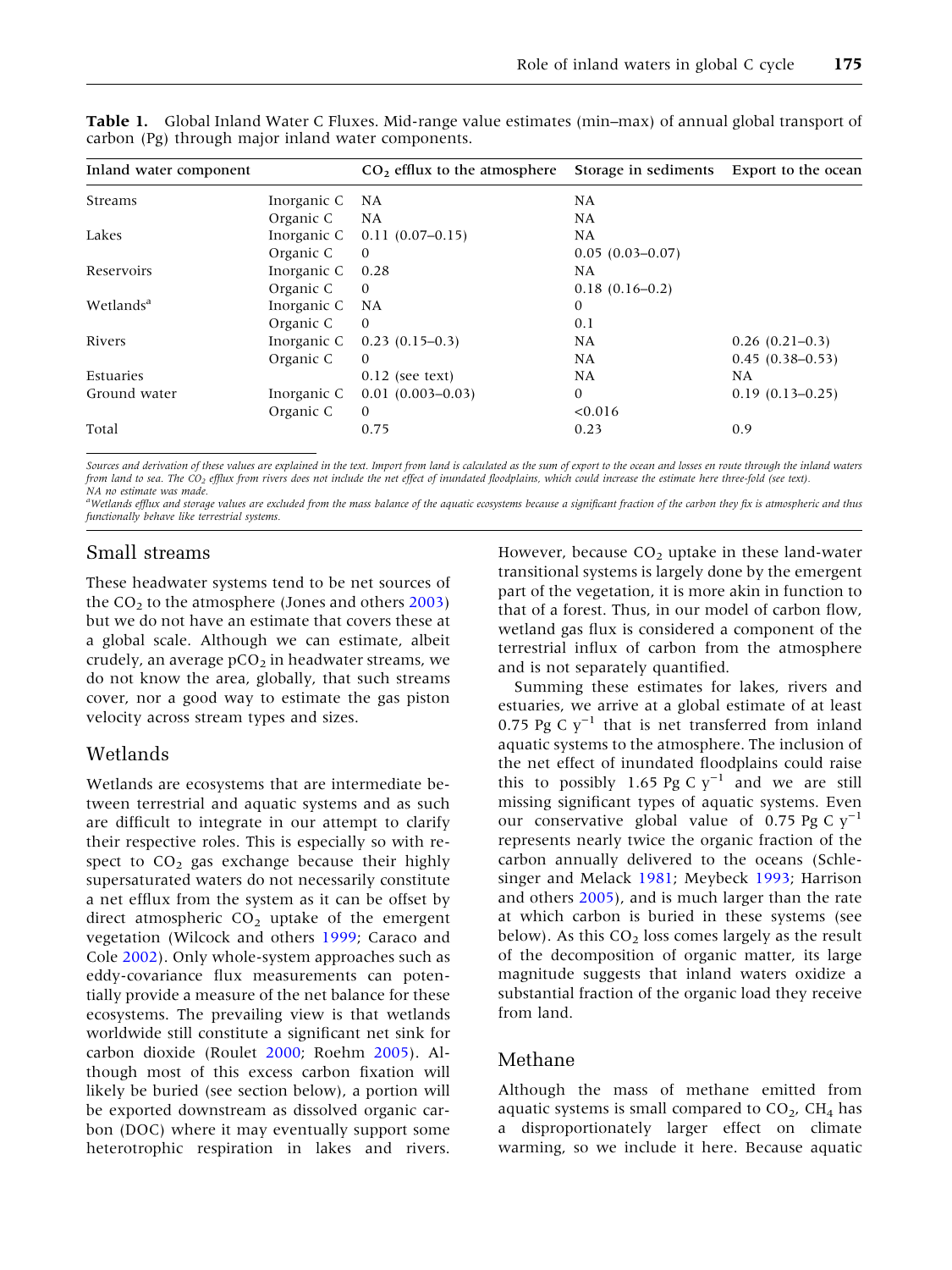environments are frequently anoxic, some of the carbon gas efflux occurs as  $CH<sub>4</sub>$ . The global annual efflux of  $CH_4$  from lakes has recently been estimated as between 6 and 36 Tg carbon (Bastviken and others [2004](#page-11-0)). The riverine wetlands of the Amazon basin contribute an additional 22 Tg C  $y^{-1}$ (Melack and others [2004\)](#page-12-0). Our most conservative estimate of the relative importance of methane emission suggests that the carbon gas efflux as methane is 4% of  $CO<sub>2</sub>-C$  efflux (Table [1\)](#page-4-0).

### Aquatic Gas Flux in Regional Balances

The quantification of the net efflux of  $CO<sub>2</sub>$  derived from land-derived carbon in freshwater ecosystems to the atmosphere is also necessary to understand regional carbon budgets. Striking examples come from both the arctic tundra and the humid tropics. The Amazon example shows that the inclusion of the net flux of  $CO<sub>2</sub>$  from the aquatic parts (including the seasonal floodplain) changed the assessment of this enormous humid tropical forest from a net sink of atmospheric  $CO<sub>2</sub>$  to a system that may not sequester C (Richey and others [2002](#page-13-0)). Kling and others ([1991\)](#page-12-0) calculate that about 20% of the NEP of the arctic tundra is returned to the atmosphere as gas flux from lakes and rivers. Similar results were recently reported for Finland. Lakes, which cover 10% of the total area, evade annually 20% of the annual C accumulation in forest plus soils (Kortelainen and others [2006](#page-12-0)). Similarly, for the boreal zone, Algesten and others [\(2003](#page-11-0)) showed that about half of the organic C exported from the watershed was respired and released to the atmosphere as  $CO<sub>2</sub>$  in aquatic habitats (lakes and rivers). For the watershed of the Gulf of Bothnia, part of the Baltic Sea, the remaining half of the C that is fluvially transported subsidizes aquatic respiration in the Gulf of Bothnia such that R exceeds GPP by some 7–10 mmol C m<sup>-2</sup> d<sup>-1</sup>. The negative NEP of the Gulf of Bothnia is about equal to measurements of  $CO<sub>2</sub>$  efflux from the Baltic to the atmosphere (Algesten and others [2004\)](#page-11-0).

### **STORAGE**

For aquatic systems storage is estimated from dated sediment cores. The best studies include spatial sampling to correct for sediment focusing in the deepest part of the basins. For most systems the measurable storage integrates decades at least, and sometimes millennia. Published estimates at the global scale come from several sources and represent a large number of lakes and reservoirs with a reasonably global distribution. We have no infor-

mation on sediment storage in rivers or streams and assume that these are likely small over decadal or longer time steps.

#### Lakes

Einsele and others [\(2001](#page-11-0)) compiled C burial estimates for very large inland water bodies with striking results. Although there are not many lakes with areas greater than 10,000  $km^2$  these few lakes alone are estimated to have accumulated some 27 Pg C during the Holocene. Small and medium sized lakes, because of their larger numbers and faster sediment accumulation rates store even more C (Mulholland and Elwood [1982](#page-12-0)). The data compiled by Einsele and others [\(2001](#page-11-0)) suggest that the global, Holocene, storage of C in the sediments of all lakes is on the order of 820 Pg; lakes with areas less than 500  $km^2$  contain about 70% of this total. These data suggest that small lakes may be disproportionately important in sediment C storage. It is also highly likely that Einsele and others have underestimated the importance of small lakes. The average size of world lakes is about tenfold smaller than the smallest lake size considered by Einsele and others (see Downing and others [2006\)](#page-11-0). Thus, some unknown portion of lake C burial in the smallest lakes is missing in this account. Using a different approach, Stallard ([1998\)](#page-13-0) estimated the storage in lakes that have not been impacted by agriculture and by those that have. If we assume that the annual rates reported by Stallard ([1998\)](#page-13-0) for un-impacted lakes endured for 10,000 years, the total storage would be 420 Pg, smaller than the estimate of Einsele and others [\(2001](#page-11-0)) but still appreciable. If the time horizon for the agricultural impact is the past 100 years, the additional accumulation would be 8 Pg (see Stallard [1998](#page-13-0)).

C storage in lakes is large in part because lake sediments are preserved for considerably longer (10,000 years or more) than forest biomass or soil (decades to centuries). The annual rates of C storage in lakes have been estimated on a global-basis by several authors using different approaches (Mulholland and Elwood [1982](#page-12-0); Meybeck [1993;](#page-12-0) Dean and Gorham [1998](#page-13-0); Stallard 1998; Einsele and others [2001\)](#page-11-0). The estimates range from 0.03 to 0.07 Pg C  $y^{-1}$  $y^{-1}$  $y^{-1}$  (mid-range 0.05; Table 1). These rates are trivial in comparison to contemporary C sequestration by terrestrial vegetation and soils (about 1.3 Pg  $y^{-1}$ ) or the oceanic physical-chemical sink of inorganic C of at about 1.9 Pg  $y^{-1}$  (Sund-quist [1993](#page-13-0)). On the other hand, if we compare the storage of organic C in marine sediments (about 0.12 Pg  $y^{-1}$ ; Sarmiento and Sundquist [1993\)](#page-13-0) we see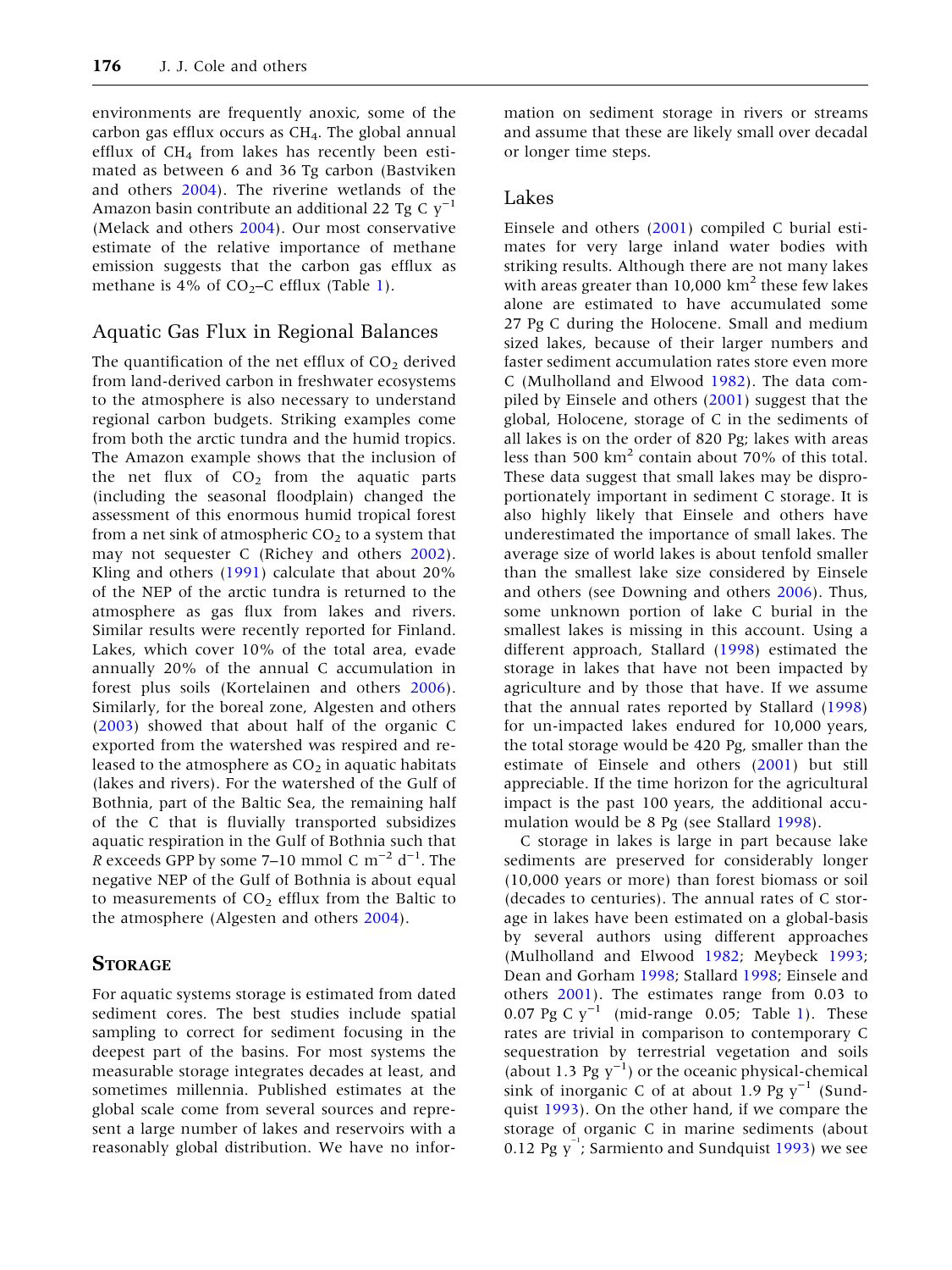that lakes store about 30–60% as much organic C per year as does the ocean and do this in less than 2% of the area of the sea. Globally, on an areal basis, Dean and Gorham ([1998\)](#page-11-0) derived average long-term carbon burial rates in lakes of the order of 14 g C  $\mathrm{m}^{-2}$   $\mathrm{y}^{-1}$ . Using a more extensive data set Stallard ([1998\)](#page-13-0) suggests a lower average rate of 4.5 g m<sup> $-2$ </sup> y<sup>-1</sup>. As a comparison, net carbon accumulation in forest soils in southeastern Canada averaged over Holocene time has been estimated at 1.2 g C  $\mathrm{m}^{-2}$  y<sup>-1</sup> (Harden and others [1992](#page-12-0); Tremblay and others [2002\)](#page-13-0). It thus appears that the intensity (that is, the rate of storage per unit area) of C burial in lakes is greater than either the ocean or in terrestrial systems, especially when we consider the millennium time scale. Obviously, terrestrial systems are highly patchy and the net storage at a global scale is a complex mosaic of gains and losses in both time and space. Here we are comparing only very broad averages.

In lakes, organic carbon storage is much more important than the deposition of inorganic carbon in the form of carbonates, except perhaps in saline environments. The cause of the higher areal rates of organic carbon storage in lakes compared to oceans reflects not only the generally greater productivity of freshwater systems but also the compounding influence of a rapid lacustrine sediment accumulation rate with a high preservation rate (Dean and Gorham [1998](#page-11-0)). Although DOC is the largest pool of organic carbon in lake water, POC is the dominant form of organic carbon in the sediments. Carbon storage rates in lakes commonly increase with lake productivity, and are inversely proportional to lake size (Mulholland and Elwood [1982;](#page-12-0) Paterson and others [1998](#page-12-0); Kortelainen and others [2004](#page-12-0)). Agriculture and other intensive landuse change tend to increase sedimentation rates (Einsele and others [2001\)](#page-11-0), and small man-made agricultural ponds have been identified as major sites for carbon burial (Smith and others [2002\)](#page-13-0).

The major storages of terrestrial C on land are reported to be in soils (1,395 Pg) and in biomass  $(\sim460$  Pg; Post and others [1982;](#page-12-0) Raich and Schlesinger [1992](#page-12-0)). The sediments of natural lakes contain a significant portion of terrestrial organic matter that is not explicitly included in most terrestrial inventories. The most appropriate comparison would be between soil C and Holocene C accumulation in lake sediments (400–800 Pg). Soil C turns over more rapidly than does lake sediment C and is thus more likely to influence the atmosphere than are lake sediments. Despite considerable uncertainties then, the global estimates suggest that Holocene lake sediments contain as much as or up to perhaps twice the C in terrestrial biomass, or from about 25–50% as much C in terrestrial soils plus biomass.

Lake carbon burial can represent an important part of the total carbon stored in the watershed at the regional scale. A large-scale assessment of the standing stock and sedimentation rate for a representative set of lakes in Finland shows that lake sediments covering 10% of the total surface area of Finland contain 0.6 Pg of carbon (Kortelainen and others [2004](#page-12-0)), co-equal with forest biomass, (0.65 Pg C; Kauppi and others [1997](#page-12-0)) and about one-half the C in forest soils (1–1.3 Pg; Liski and Westman [1997](#page-12-0)). Scaling up from the Finnish data, Kortelainen and others [\(2004](#page-12-0)) estimate boreal lake sediments to contain 19–27 Pg. Molot and Dillon ([1996\)](#page-12-0), extrapolating from Canadian data, estimate a much larger boreal storage in lakes. These authors suggest that boreal lakes contain at least 120 Pg, about twice the C in boreal plant biomass (64 Pg) and nearly 30% as much as is stored in boreal peatlands (419 Pg).

Some of the world's largest and deepest lakes have existed for much longer than Holocene time and have accumulated even more sediment. Lake Malawi, for example, which has a depositional area of about 23,800  $km<sup>2</sup>$  and 2.5 km of sediment contains, conservatively, about 300 Pg C (Filippi and Talbot [2005;](#page-11-0) T. Johnson and S. Alin, Personal Communication). Over Holocene time the estimate for Malawi is only 5 Pg (Einsele and others [2001](#page-11-0)). It is likely that other similarly old lake systems (Tanganykia, Baikal and others) will have very large C inventories once cores that reach the bottom of the sediment stratigraphy are analyzed. Of course these large old inventories are not part of an active C pool on even millennial time scales but are interesting for comparison.

## Reservoirs

Man-made impoundments store large amounts of C in their sediments. Unlike the situation in lakes, C storage in reservoirs is mostly recent and likely short lived because dams are short lived. On the other hand, the fate of reservoir sediments following impoundment failure or removal is not known so we do not know how long this C might be sequestered beyond the life of the impoundment. The global surface area of reservoirs most often cited is about  $400,000 \text{ km}^2$  (for example, Dean and Gorham [1998](#page-11-0)) and estimates of C burial range from about 0.16–0.2 Pg C  $y^{-1}$  (mid-range of 0.[1](#page-4-0)8 Pg C  $y^{-1}$ ; Table 1). The global area for reservoirs is likely an underestimate as it misses most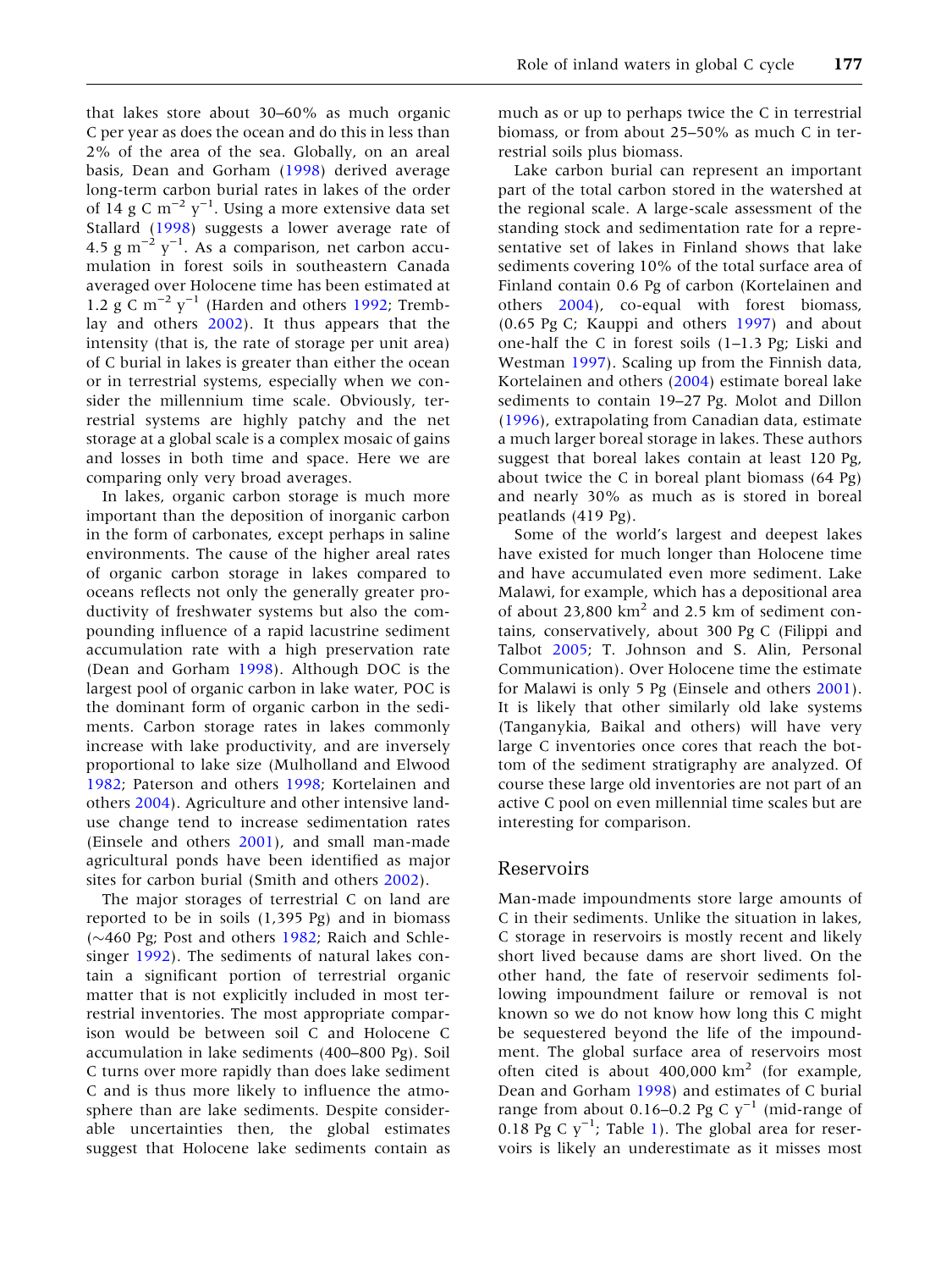small reservoirs and farm ponds (Smith and others [2002\)](#page-13-0). St. Louis and others ([2000\)](#page-13-0) estimate reservoir area at 1,500,000  $\text{km}^2$ . Steadily increasing in numbers, reservoirs bury more organic carbon than all natural lake basins combined and globally exceed organic C burial in the ocean by more than 1.5-fold. The first years or decades in the life of artificial impoundments are usually marked by exceptionally high rates of carbon burial due to enhanced particle trapping. Dean and Gorham [\(1998](#page-11-0)) estimated that, at an average sedimentation rate of  $2 \text{ cm } y^{-1}$ , an average bulk density of  $1 \text{ g cm}^{-3}$ , and an average organic carbon content of 2%, world reservoirs bury organic carbon at a total annual rate of 0.16 Pg  $y^{-1}$  or 400 g C m<sup>-2</sup>  $y^{-1}$ (Table [1\)](#page-4-0). This is close to the previous estimate of 0.2 Pg  $y^{-1}$  from Mulholland and Elwood ([1982\)](#page-12-0) and we therefore used the midpoint value of 0.18 Pg C  $y^{-1}$  in Table [1.](#page-4-0) This value is conservative. Applying the same areal rate to the larger total reservoir area estimated by St. Louis and others [\(2000](#page-13-0)) would increase the total burial of carbon in reservoirs to 0.6 Pg  $y^{-1}$ . This storage is of recent anthropogenic origin and could appropriately be compared to the modern net C sink on land of about 1–2 Pg  $y^{-1}$  (Schimel and others [2001\)](#page-13-0).

### TRANSPORT IN RIVERS AND GROUNDWATER

The most obvious source of export of C from the continental margins  $(E,$  equation 1) occurs through riverine flux. These fluxes are large, fairly well quantified, and have been derived from estimates of water discharge (for example, Dai and Trenberth [2002\)](#page-11-0) and measurements of aqueous carbon concentrations. River export of organic carbon to the sea has thus been estimated as ranging from 0.38 (Degens and others [1991](#page-11-0)) to 0.53 Pg C  $y^{-1}$  (Stallard [1998](#page-13-0)) with several other estimates falling within this range (for example, Schlesinger and Melack [1981](#page-13-0); Meybeck [1982;](#page-12-0) Ludwig and others [1996;](#page-12-0) Aitkenhead and McDowell [2000;](#page-10-0) Table [1](#page-4-0)). Riverine export of dissolved inorganic carbon resulting from the fixation of atmospheric carbon through rock weathering is likely to be between 0.21 and 0.3 Pg C  $y^{-1}$  (Suchet and Probst [1995;](#page-13-0) Stallard [1998](#page-13-0), Table [1](#page-4-0)). Globally about half of the bicarbonate transported by rivers originates from silicate weathering (in which case 100% of the bicarbonate came from  $CO<sub>2</sub>$  sequestration) and half from carbonate weathering (in which case only half the bicarbonate came from  $CO<sub>2</sub>$  sequestration; Stallard [1998](#page-13-0); Meybeck [1993](#page-12-0)). Thus, in total about 75% of the inorganic C that rivers deliver to the

ocean represents terrestrial respiration that is never measured as  $CO<sub>2</sub>$  evolution from the soil. It is hidden soil respiration masquerading as the bicarbonate ion.

Groundwater export to the sea has not been considered as yet in global C budgets. Groundwater comprises 97% of the world's liquid freshwater (van der Leeden and others [1990;](#page-13-0) IUCN [2000](#page-12-0)) and can contain substantial quantities of organic and inorganic carbon (Cai and others [2003](#page-11-0); Hem [1985](#page-12-0)). Some groundwater discharges as the base flow of rivers and is included in river carbon export. However, estimates of submarine groundwater discharge (SGD; groundwater injected directly to the sea without entering a river) span a broad range (Church [1996](#page-11-0); Cai and others [2003](#page-11-0)). Imbalances in the world water budget (van der Leeden and others [1990](#page-13-0); Dai and Trenberth [2002](#page-11-0); Shiklomanov and Rodda [2003](#page-13-0)) and groundwater residence times from 3 to 25 ka suggest SGD equal to 1.4–12% of river influx, with the most accepted values between 5 and 10% (Taniguchi and others [2002;](#page-13-0) Slomp and Van Cappellen [2004\)](#page-13-0). Estimates of groundwater alkalinity of around 60 mg  $l^{-1}$  (Cai and others [2003\)](#page-11-0) and a minimum DOC concentration of 1 mg  $1^{-1}$  (Simpkins and Parkin [1993\)](#page-13-0) suggest SGD of carbon of 0.13–0.25 Pg C  $y^{-1}$  (Table [1\)](#page-4-0).

Collectively, using mid-range values for the river and groundwater components, inland waters thus deliver about 0.9 Pg C  $y^{-1}$  to the oceans, roughly equally as inorganic and organic carbon (Table [1\)](#page-4-0).

# TOWARD A COMPREHENSIVE ACCOUNT OF THE ROLE OF FRESHWATER ECOSYSTEMS IN THE GLOBAL CARBON CYCLE

In an eloquent passage describing the role of rivers in continental-scale geomorphology, Leopold and others ([1964\)](#page-12-0) described rivers as ''the gutters down which flow the ruins of continents''. This conclusion, based on geomorphologic considerations, pervades much of the global-scale descriptions of the carbon cycle, at least where freshwater ecosystems are concerned. However, the present synthesis of current estimates of carbon fluxes in freshwater ecosystems (Figure [1](#page-3-0), Table [1](#page-4-0)) strongly indicates that continental hydrologic networks, spanning from river mouths to the smallest tributaries far upstream, do not act as neutral pipes or gutters, but instead are active players in the C cycle despite their modest size. Leopold's continental ruins do not merely flow; they are actively processed within inland waters.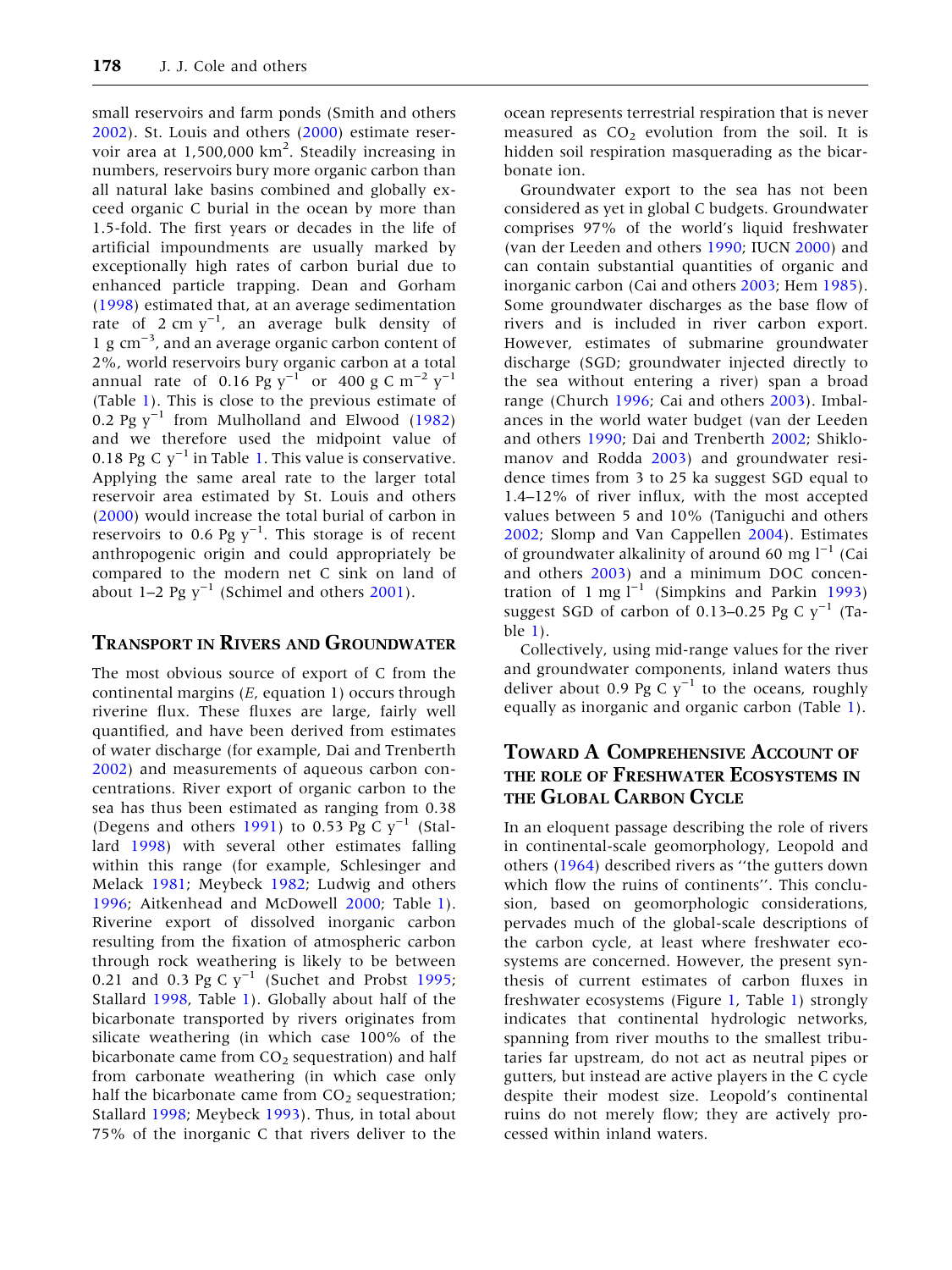The processes in aquatic systems that we have reviewed are true net fluxes and need to be compared to other net fluxes for perspective. Because they are subsidized by terrestrial inputs, aquatic systems can simultaneously be net accumulators of sedimentary organic matter and net sources of  $CO<sub>2</sub>$ to the atmosphere. This concept is often confusing to those more familiar with terrestrial systems. Our conservative estimates (Table [1](#page-4-0)) indicate that the net CO<sub>2</sub> efflux from inland water ecosystems (0.75 Pg C  $y^{-1}$ ) is about three-fold greater than our conservative estimate of organic carbon storage for all inland aquatic ecosystems (0.23 Pg C  $y^{-1}$ ). The two C net ''reactions'' along the flow path summed, (burial plus efflux of  $CO<sub>2</sub>$  to the atmosphere) are slightly larger than the export to the ocean in the riverine "pipe" (0.9 Pg C  $y^{-1}$ ). Inland waters, then, receive at least 1.9 Pg C  $y^{-1}$  from land, which is a considerable portion of terrestrial NEP (below); return 40% of this C atmosphere as  $CO<sub>2</sub>$ ; sequester about 12% in sediments; and transport the remaining 48% to the ocean. The estimate of riverine gas flux includes only the main river channel and not the inundated floodplains because floodplains alternate between pseudo-terrestrial and aquatic. Accepting the idea from Richey and others ([2002\)](#page-13-0) that floodplains are a net source of  $CO<sub>2</sub>$  to the atmosphere, the major effect of including these floodplains would be to increase aquatic  $CO<sub>2</sub>$  efflux to 1.65 Pg C  $y^{-1}$  and the export of C from land from 1.9 to 2.8 Pg C  $y^{-1}$ .

Referring back to equation  $(1)$ , the import  $(I)$  to aquatic systems is much larger (by between 1 and 1.6 Pg C  $y^{-1}$ ) than riverine export to the sea (E). Either way, the aquatic pipe appears to be highly active and should not be looked at as a neutral transport system.

In what contexts do these C fluxes matter? Clearly, these fluxes are a combination of background ambient processes and anthropogenically altered ones. The four aquatic fluxes we have considered, net gas exchange with the atmosphere  $(G)$ , burial or storage in sediments  $(S)$ , export to the ocean  $(E)$  and importation of C from land to inland waters  $(I)$  are all on the order of 1 Pg each. These fluxes have different impacts on the assessments of both regional and global C balances.

### Storage and export

The net burial of C in the sediments of inland aquatic systems and the fluvial plus ground water export to the ocean can be significant components of both regional and the global C balance. These aquatic fluxes are quite small in comparison to the

major gross inputs and outputs of C on land, terrestrial GPP and respiration  $(R)$ , each of which are about 100 Pg  $y^{-1}$  (Raich and Schlesinger [1992](#page-12-0); Zhao and others [2005](#page-13-0)). On the other hand, these net aquatic fluxes are of comparable magnitude to key net fluxes at a global scale. The present day net ecosystem productivity (NEP = GPP- $R$ ) of the terrestrial biosphere has been estimated by various approaches to range from about 1–4 Pg  $y^{-1}$  (Randerson and others [2002](#page-13-0)). These approaches include remote sensing of vegetation changes with coupled models (for example, Potter and others [1993\)](#page-12-0); inverse modeling of spatial and temporal changes in atmospheric  $CO<sub>2</sub>$  (for example, Schimel and others [2001\)](#page-13-0) or comparisons and hybrids or extensions of both (for example, Pacala and others [2001;](#page-12-0) see Randerson and others [2002](#page-13-0)). Although the value of terrestrial NEP is not perfectly constrained, it has only two possible fates: export and storage (in these large scale analyses fires are treated as  $CO<sub>2</sub>$  losses like R). Inland aquatic systems transport about 0.9 Pg  $y^{-1}$  and store an additional 0.23 Pg  $y^{-1}$  in the sediments of lakes plus reservoirs. If we subtract from export the moiety of inorganic C that came ultimately from carbonate rock (about 0.1 Pg  $y^{-1}$ ; Stallard [1998](#page-13-0); Berner [1993](#page-11-0)) the remaining 1.03 Pg  $y^{-1}$  is still a significant fraction of contemporaneous terrestrial NEP that is either stored or exported by aquatic systems.

Terrestrial NEP is conceptually distinct from the apparent "missing anthropogenic  $CO<sub>2</sub>$  sink". This ''missing sink'' is the difference between anthropogenic inputs of  $CO<sub>2</sub>$  to the atmosphere, the measured increase of  $CO<sub>2</sub>$  in the atmosphere and fairly well constrained estimates of the net uptake of  $CO<sub>2</sub>$  by the world's oceans. The recent (past decade) ''missing sink'' computed by difference which averages about 1.9 Pg  $y^{-1}$  (with large interannual and inter-investigator variability; Houghton [2003\)](#page-12-0) is a change in sink strength (sometime called a ''delta sink'') on top of some unknown, but likely small, pre-industrial value of terrestrial NEP (Schlesinger [2005](#page-13-0)). We do not know to what extent inland aquatic systems matter to the ''missing sink''. To impact the missing sink, there would have to be a change in either storage or export for aquatic systems over the past 100–150 years. However, both fluvial export and to a lesser extent sediment storage are potentially large enough that increases or decreases in these rates could be significant to the anthropogenic  $CO<sub>2</sub>$  sink. It has been argued, for example, that the imbalance in the contemporary C budget of Europe is, in fact, balanced by the losses in rivers and storage in sediments (Siemens [2003;](#page-13-0) Janssens [2003](#page-12-0)).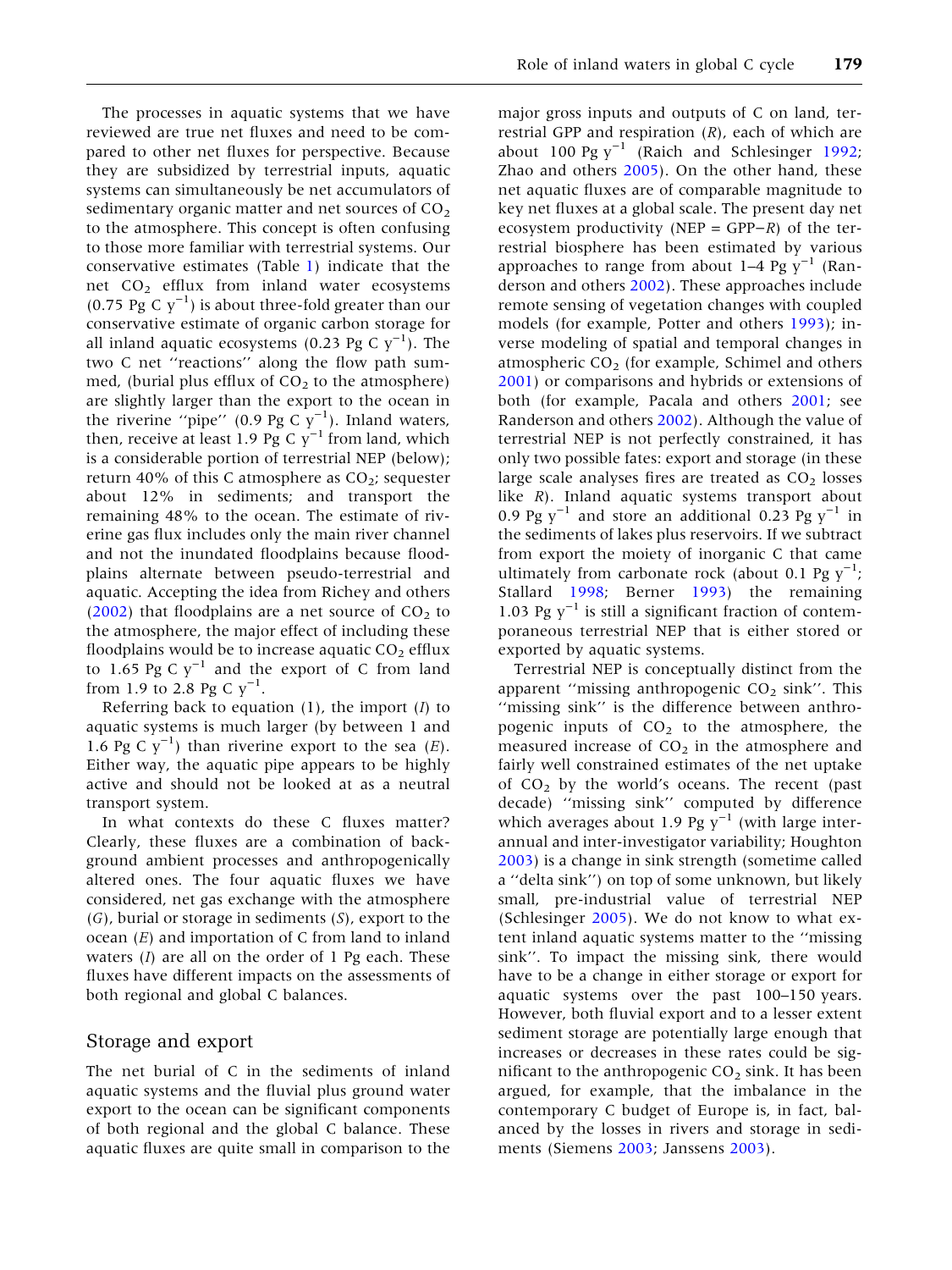Sediment storage may be enhanced by eutrophication, reservoir and small pond construction, and the building of small dams that change the rate at which erosion occurs and the ultimate fate of eroded sediments (Smith and others [2001](#page-13-0), [2002](#page-13-0)). In our budget we have included only a conservative estimate for reservoir C burial of 0.18 Pg (Ta-ble [1\)](#page-4-0). Stallard [\(1998](#page-13-0)) argues much of the anthropogenic missing C sink (0.6–1.5 Pg  $y^{-1}$ ) may be largely in man-made aquatic and semi-aquatic habitats such as rice paddies, which we did not include. Smith and others [\(2001,](#page-13-0) [2002](#page-13-0)) suggest that small farm ponds may be quantitatively significant as well. These are areas that require more research at the global scale.

Fluvial and ground water exports of C may be affected by climate change-induced (or land-useinduced) changes in hydrology, as well as indirectly by the anthropogenic rise in atmospheric  $CO<sub>2</sub>$ , and we have not included these effects. Increased water output of large rivers has had a concomitant increase in the export of inorganic C (Raymond and Cole [2003\)](#page-13-0) and dissolved organic C (Claire and Ehrman [1996;](#page-11-0) Freeman and others [2004\)](#page-11-0). Some of the  $CO<sub>2</sub>$  fertilization studies have found that elevated  $CO<sub>2</sub>$  leads to increases in  $CO<sub>2</sub>$  removal from the atmosphere without the expected increases in plant or soil C (Jones and others [1998](#page-12-0)). These results could suggest that C sequestered by photosynthesis at elevated  $CO<sub>2</sub>$  is exiting the system as either bicarbonate or DOC, which are known to be increasing in many regions (for example, Jones and Mulholland [1998](#page-12-0); Freeman and others [2004;](#page-11-0) Evans and others [2005\)](#page-11-0). In summary, although we can say that mechanisms exist that could link anthropogenic forcing functions to increases in riverine C exports, there is no evidence yet that the magnitudes are significant at a global scale.

Inland aquatic systems, by our assessment, make a net contribution of 0.75 to perhaps 1.65 Pg C  $y^{-1}$ to the atmosphere as  $CO<sub>2</sub>$ . These small fluxes are included as part of the approximately 100 Pg  $y^{-1}$  of ''terrestrial'' respiration when this respiration is assessed by inverse modeling of the atmosphere at large spatial scales (for example, Raich and Schlesinger [1992\)](#page-12-0). On the other hand, when terrestrial NEP is assessed from changes in vegetation and soil C inventories, or from eddy covariance towers with relatively small footprints, this aquatic loss of terrestrially derived C is not necessarily included and is rarely explicitly considered. Similarly, the importation of DIC and DOC into lakes and streams from water that percolates through land and exits the system represent parts of the terrestrial balance that is lost laterally without being measured. In the

case of exported DIC, a portion of terrestrial respiration is missed. In the case of DOC, a portion of terrestrial NEP is moved so that it is no longer stored on land. Working in Scottish peatland, Billett and others [\(2004](#page-11-0)) found that the fluvial exports of DIC plus DOC plus  $CO<sub>2</sub>$  net efflux from the stream surface accounted for about 350 kg C ha<sup>-1</sup> y<sup>-1</sup> (of watershed). The aquatic losses of exported DIC plus outgassed  $CO<sub>2</sub>$  were larger than net ecosystem  $CO<sub>2</sub>$  exchange (NEE) between the terrestrial watershed and the atmosphere measured with flux towers [uptake 278 kg C ha<sup>-1</sup> y<sup>-1</sup> (of watershed)]. Thus the NEE tower would have assessed the peatland ecosystem to be a net sink for atmospheric  $CO<sub>2</sub>$  but the integrated terrestrial-aquatic balance shows it to be a net source of  $CO<sub>2</sub>$  to the atmosphere. At present there are only a handful of studies that have tried to comprehensively integrate the C balance of terrestrial watersheds with their aquatic components. These lateral aquatic losses are not always so significant. Shibata and others ([2005\)](#page-13-0), working in small forested watersheds in Japan, found that DIC plus DOC export were only about 2% of measured NEP. They did not estimate  $CO<sub>2</sub>$  efflux from the stream, which can be much larger than the export of DIC in some systems (Richey and others [2002;](#page-13-0) Fahey and others [2005\)](#page-11-0).

### A PROSPECTIVE RESEARCH AGENDA

One of the prime objectives of global C budgets has been to accurately characterize (1) the identity and magnitude of the significant components and (2) the key exchanges among components of the global carbon cycle. We have integrated current estimates for several important aquatic components that have previously been assumed to be small and show that the plumbing of the carbon cycle through the aquatic conduit is more complex and interesting than represented by a simple neutral pipe. It is highly reactive. Many of the estimates we offer are only broadly constrained but several hold the potential for altering and improving our understanding of the global carbon budget and how humans have changed it. A research agenda is needed to further elucidate the relevant components and determine more exactly how aquatic, continental pathways connect them together.

A major unknown is the potential significance of very small streams and lakes in degassing  $CO<sub>2</sub>$ produced within the surrounding soils. Although not generated in situ, this highly localized carbon release is nevertheless important to regional carbon budgets and it may not be captured by the land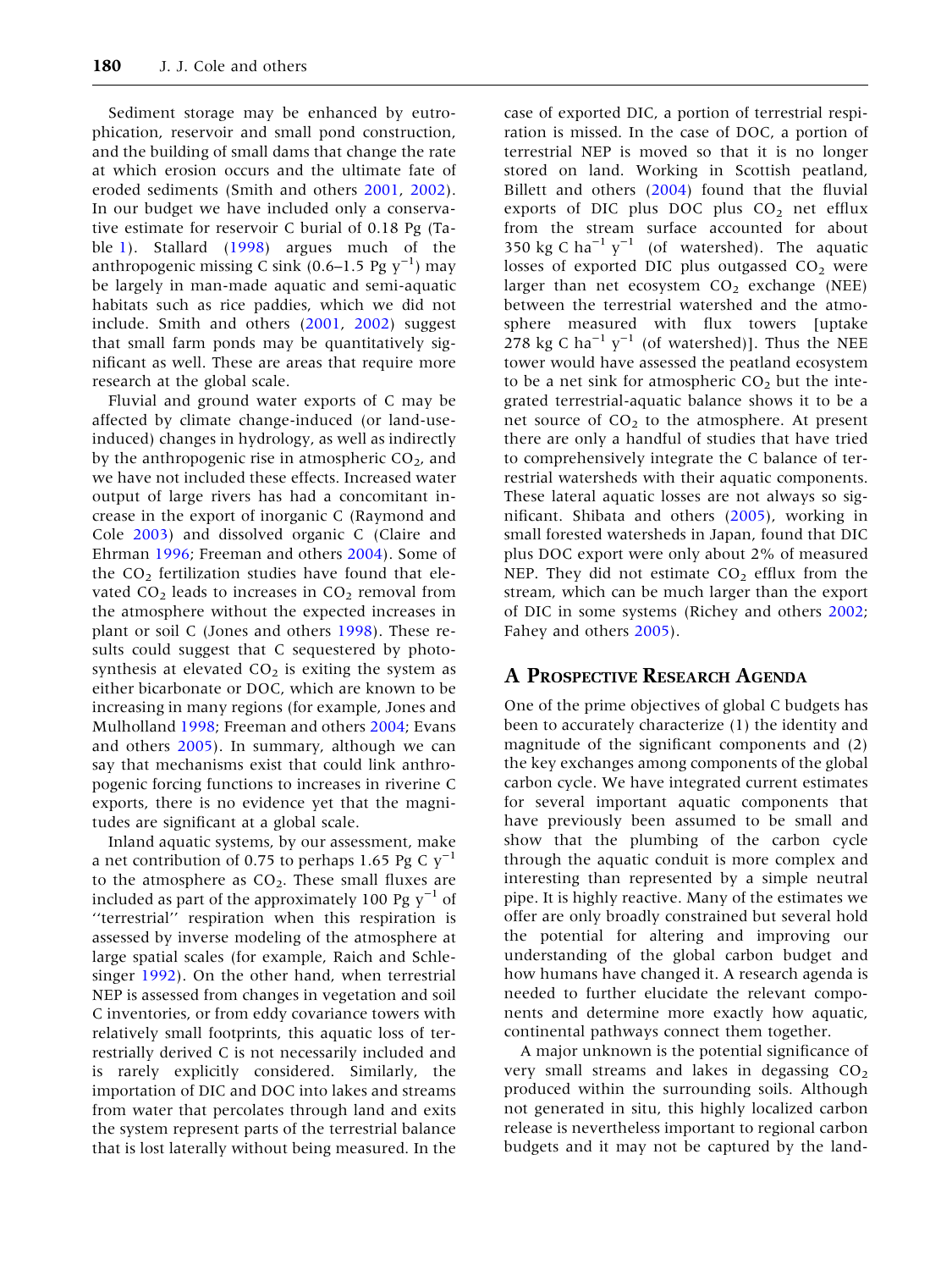<span id="page-10-0"></span>based instruments used to estimate terrestrial gas exchange (for example, flux towers). When streams are ignored, terrestrial respiration would be underestimated thereby overstating the land as a carbon sink. Similarly, the way carbon buried in reservoirs and lakes is integrated in the carbon budget depends ultimately on the origin of this carbon. For example, to assume that the carbon buried in impoundments is largely autochthonous would have very different implications to the budget than if it is construed mostly as translocated (that is, eroded) soil that would not have otherwise reached the aquatic environment (Stallard [1998](#page-13-0); Smith and others [2001,](#page-13-0) [2002\)](#page-13-0). More research is needed to elucidate where the carbon burial of lakes, reservoirs and particularly wetlands (that is, intermediate ecosystems with fuzzy boundaries) fit along this continuum. More effort is also required to circumscribe more narrowly how the average rates of carbon burial vary among different regions, what their main determinants are, and how they are affected by human activities (Duarte and others [2005\)](#page-11-0).

We know very little about the role of groundwater in sequestering, transporting and releasing carbon. Because of its large volume and likely concentration of carbon, groundwater may contain hundreds of Pg of carbon. Groundwater pools have turnover times that may vary from days to millennia, but are under increasing pressure as a water source, and climate change has implications for past and future groundwater discharge and recharge. Therefore, research on its role in the global carbon budget may be critical. Similarly, we know little about the world's saline lakes. The endorheic watersheds feeding inland saline lakes can extend across a significant fraction of continental area. These saline lakes are terminal components of their watersheds and thus cannot export the carbon they receive from their watersheds, which can, consequently, only be stored in the sediments of these lakes or be emitted to the atmosphere. Yet, knowledge on the carbon budget of inland saline lakes is so sparse that, despite their potential global significance, they cannot be accurately incorporated into the tentative budgets depicted here.

Finally, at a more fundamental level, this synthesis shows that inland waters, like many other interfaces (McClain and others [2003\)](#page-12-0), are disproportionately active sites for C cycling relative to the area they occupy in the landscape. However, it does not address the detailed processes and mechanisms that allow such higher activity to be sustained. This is most relevant if we are to use similar approaches to understand how the role of freshwaters must

have changed from the start of the Holocene to the present, and how it is likely to be further modified by the continuing alterations of the planet by humans.

## **CONCLUSION**

The synthesis presented here indicates that the carbon delivered from land to the freshwater components of terrestrial ecosystems must be at least [1](#page-4-0).9 Pg C  $y^{-1}$  (Figure [1,](#page-3-0) Table 1). This figure accounts, conservatively, for all of the carbon transported fluvially to the ocean, buried in freshwater ecosystems or degassed as  $CO<sub>2</sub>$  therein, and exceeds the carbon finally delivered to the ocean by at least a factor of 2. All of our estimates are conservative and further revisions are likely to substantially increase the total amount of carbon processed by aquatic ecosystems. There is little doubt that the neutral pipe hypothesis is untenable, and that freshwater ecosystems represent an active component of the global carbon cycle that deserve attention. More broadly, the compartmentalization of the biosphere into reservoirs (land, atmosphere and oceans) may conveniently simplify depictions of carbon fluxes, but it also narrows our understanding of the functioning of the biosphere by downplaying the level of integration among all of these components. We submit that an accurate understanding of the carbon cycle in the biosphere requires a much more encompassing approach that considers the biosphere as a network of inter-connected metabolically active sites, rather than discrete boxes connected by neutral transport conduits.

#### ACKNOWLEDGMENTS

This work was conducted as part of the *Integrating* the aquatic with the terrestrial component of the global carbon budget Working Group supported by the National Center for Ecological Analysis and Synthesis, a Center supported by NSF (Grant #DEB-94- 21535), the University of California and the A. W. Mellon Foundation at Santa Barbara, and the State of California. Comments from two anonymous reviewers along with those from E. Sundquist and R. Stallard (USGS) and B. Beisner and P. del Giorgio (UQAM) were instrumental in improving this manuscript.

#### REFERENCES

Aitkenhead JA, McDowell WH. 2000. Soil C:N ratio as a predictor of annual riverine DOC flux at local and global scales. Global Biogeochem Cycles 14:127–38.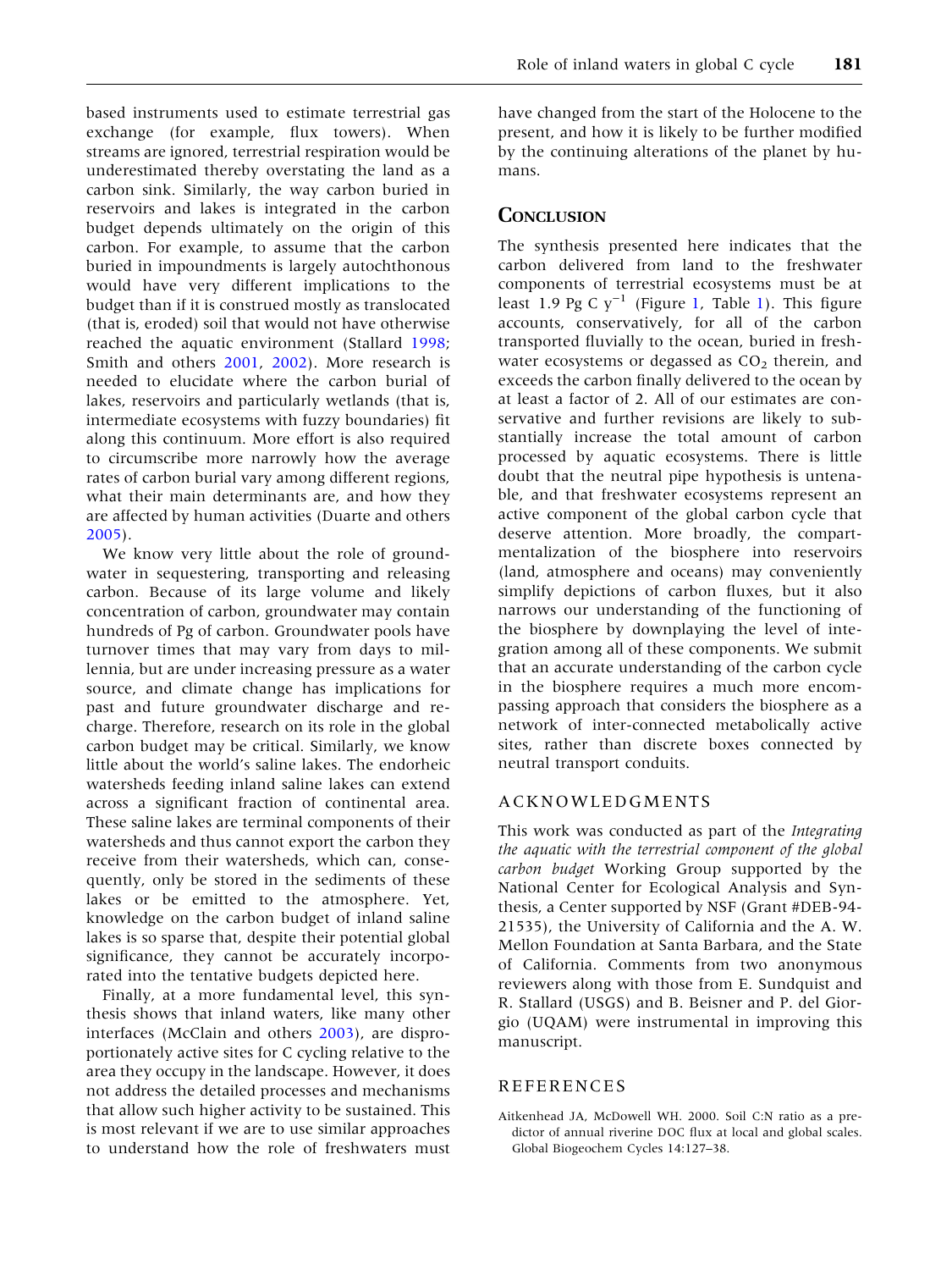- <span id="page-11-0"></span>Algesten G, Sobek S, Bergström AK, Ågren A, Tranvik LJ, Jansson M. 2003. The role of lakes for organic carbon cycling in the boreal zone. Global Change Biol 10:141–7.
- Algesten G, Wikner J, Sobek S, Tranvik LJ, Jansson M. 2004. Seasonal variation of  $CO<sub>2</sub>$  saturation in the Gulf of Bothnia: Indications of marine net heterotrophy. Global Biogeochem Cycles 18(4), Art. no. GB4021.
- Bastviken D, Cole J, Pace M, Tranvik L. 2004. Methane emissions from lakes: Dependence of lake characteristics, two regional assessments, and a global estimate. Global Biogeochem Cycles 18, Art. no. GB4009.
- Berner RA. 1993. Weathering and its effect on atmospheric  $CO<sub>2</sub>$ over phanerozoic time. Chem Geol 107:373–4.
- Bertilsson S, Ramunas C, Cuadros-Hansson R, Graneli W, Wikner J, Tranvik L. 1999. Photochemically induced changes in bioavailable carbon and nitrogen pools in a boreal watershed. Aquat Microb Ecol 19:47–56.
- Billett MF, Palmer SM, Hope D, Deacon C, Storeton-West R, Hargreaves KJ, Flechard C, Fowler D. 2004. Linking landatmosphere-stream carbon fluxes in a lowland peatland system. Global Biogeochem Cycles 18(1), Art. no. GB1024.
- Bolin B. 1981. Carbon cycle modelling Scope Report no. 16. New York: Wiley.
- Borges AV. 2005. Do we have enough pieces of the Jigsaw to integrate  $CO<sub>2</sub>$  fluxes in the coastal ocean?. Estuaries 28:3-27.
- Cai WJ, Wang Y, Krest J, Moore WS. 2003. The geochemistry of dissolved inorganic carbon in a surficial groundwater aquifer in North Inlet, South Carolina, and the carbon fluxes to the coastal ocean. Geochim Cosmochim Acta 67:631–7.
- Canadell JG, Mooney HA, Baldocchi DD, Berry JA, Ehleringer JR, Field CB, Gower ST, Hollinger DY, Hunt JE, Jackson RB, Running SW, Shaver GR, Steffen W, Trumbore SE, Valentini R, Bond BY. 2000. Carbon metabolism of the terrestrial biosphere: a multitechnique approach for improved understanding. Ecosystems 3:115–30.
- Caraco NF, Cole JJ. 2002. Contrasting impacts of a native and alien macrophyte on dissolved oxygen in a large river. Ecol Appl 12:1496–509.
- Caraco NF, Cole JJ. 2004. When terrestrial organic matter is sent down the river: importance of allochthonous C inputs to the metabolism in lakes and rivers. In: Polis A, Power ME, Eds. Food webs at the landscape level. Chicago: University of Chicago Press. pp 301–16.
- Church TM. 1996. An underground route for the water cycle. Science 380:579–80.
- Clair A, Ehrman JM. 1996. Variations in discharge and dissolved organic carbon and nitrogen export from terrestrial basins with changes in climate: a neural network approach. Limnol Oceanogr 41:921–27.
- Cole JJ, Caraco NF, Kling GW, Kratz TK. 1994. Carbon dioxide supersaturation in the surface waters of lakes. Science 265:1568–70.
- Cole JJ, Caraco NF. 2001. Carbon in catchments: connecting terrestrial carbon losses with aquatic metabolism. Mar Freshw Res 52:101–10.
- Cramer W, Bondeau A, Woodward FI, Prentice IC, Betts RA, Brovkin V, Cox PM, Fisher V, Foley JA, Friend AD, Kucharik C, Lomas MR, Ramankutty N, Sitch S, Smith B, White A, Young-Molling C. 2001. Global response of terrestrial ecosystem structure and function to  $CO<sub>2</sub>$  and climate change: results from six dynamic global vegetation models. Global Change Biol 7:357–73.
- Dai A, Trenberth KE. 2002. Estimates of freshwater discharge from continents: latitudinal and seasonal variations. J Hydrometeorol 3:660–87.
- Dean WE, Gorham E. 1998. Magnitude and significance of carbon burial in lakes, reservoirs, and peatlands. Geology 26:535–8.
- Degens ET, Kempe S, Richey JE. 1991. Chapter 15, summary: biogeochemistry of major world rivers. In: Degens ET, Kempe S, Richey JE, Eds. Biogeochemistry of major world river. Scope 42, New York: Wiley, pp 323–44.
- del Giorgio PA, Peters RH. 1994. Patterns in planktonic P-R ratios in lakes—influence of lake trophy and dissolved organiccarbon. Limnol Oceanogr 39:772–87.
- Dillon PJ, Molot LA. 1997. Dissolved organic and inorganic carbon mass balances in central Ontario lakes. Biogeochemistry 36:29–42.
- Downing JA, Prairie YT, Cole JJ, Duarte CM, Tranvik LJ, Striegl RG, McDowell WH, Kortelainen P, Caraco NF, Melack JM, Middelburg JJ. 2006. The global abundance and size distribution of lakes, ponds, and impoundments. Limnol Oceanogr (in press).
- Duarte CM, Middelburg JJ, Caraco N. 2005. Major role of marine vegetation on the oceanic carbon cycle. Biogeosciences 1:173– 80.
- Duarte CM, Prairie YT. 2005. Prevalence of heterotrophy and atmospheric  $CO<sub>2</sub>$  emissions from aquatic ecosystems. Ecosystems 8:862–70.
- Einsele G, Yan J, Hinderer M. 2001. Atmospheric carbon burial in modern lake basins and its significance for the global carbon budget. Global Planet Change 30:167–95.
- Evans CD, Monteith DT, Cooper DM. 2005. Long-term increases in surface water dissolved organic carbon: Observations, possible causes and environmental impacts. Environ Pollut 137:55–71.
- Fahey TJ, Siccama TG, Driscoll CT, Likens GE, Campbell J, Johnson CE, Battles JJ, Aber JD, Cole JJ, Fisk MC, Groffman PM, Hamburg SP, Holmes RT, Schwarz PA, Yanai RD. 2005. The biogeochemistry of carbon at Hubbard Brook. Biogeochemistry 75:(1)109–76.
- Falkowski P, Scholes RJ, Boyle E, Canadell J, Canfield D, Elser J, Gruber N, Hibbard K, Hogberg P, Linder S, MacKenzie FT, Moore B, Pedersen T, Rosenthal Y, Seitzinger S, Smetacek V, Steffen W. 2000. The global carbon cycle: a test of our knowledge of earth as a system. Science 290:291–6.
- Filippi ML, Talbot MR. 2005. The palaeolimnology of northern Lake Malawi over the last 25 ka based upon the elemental and stable isotopic composition of sedimentary organic matter. Q Sci Rev 24:1303–28.
- Foley JA, Prentice IC, Ramankutty N, Levis S, Pollard D, Sitch S, Haxeltine A. 1996. An integrated biosphere model of land surface processes, terrestrial carbon balance, and vegetation dynamics. Global Biogeochem Cycles 10:603–28.
- Frankignoulle M, Abril G, Borges A, Bourge I, Canon C, DeLille B, Libert E, Theate JM. 1998. Carbon dioxide emission from European estuaries. Science 282:434–6.
- Freeman C, Fenner N, Ostle NJ, Kang H, Dowrick DJ, Reynolds B, Lock MA, Sleep D, Hughes S, Hudson J. 2004. Export of dissolved organic carbon from peatlands under elevated carbon dioxide levels. Nature 430:195–8.
- Gaillardet J, Dupre B, Louvat P, Allegre CJ. 1999. Global silicate weathering and  $CO<sub>2</sub>$  consumption rates deduced from the chemistry of large rivers. Chem Geol 159:3–30.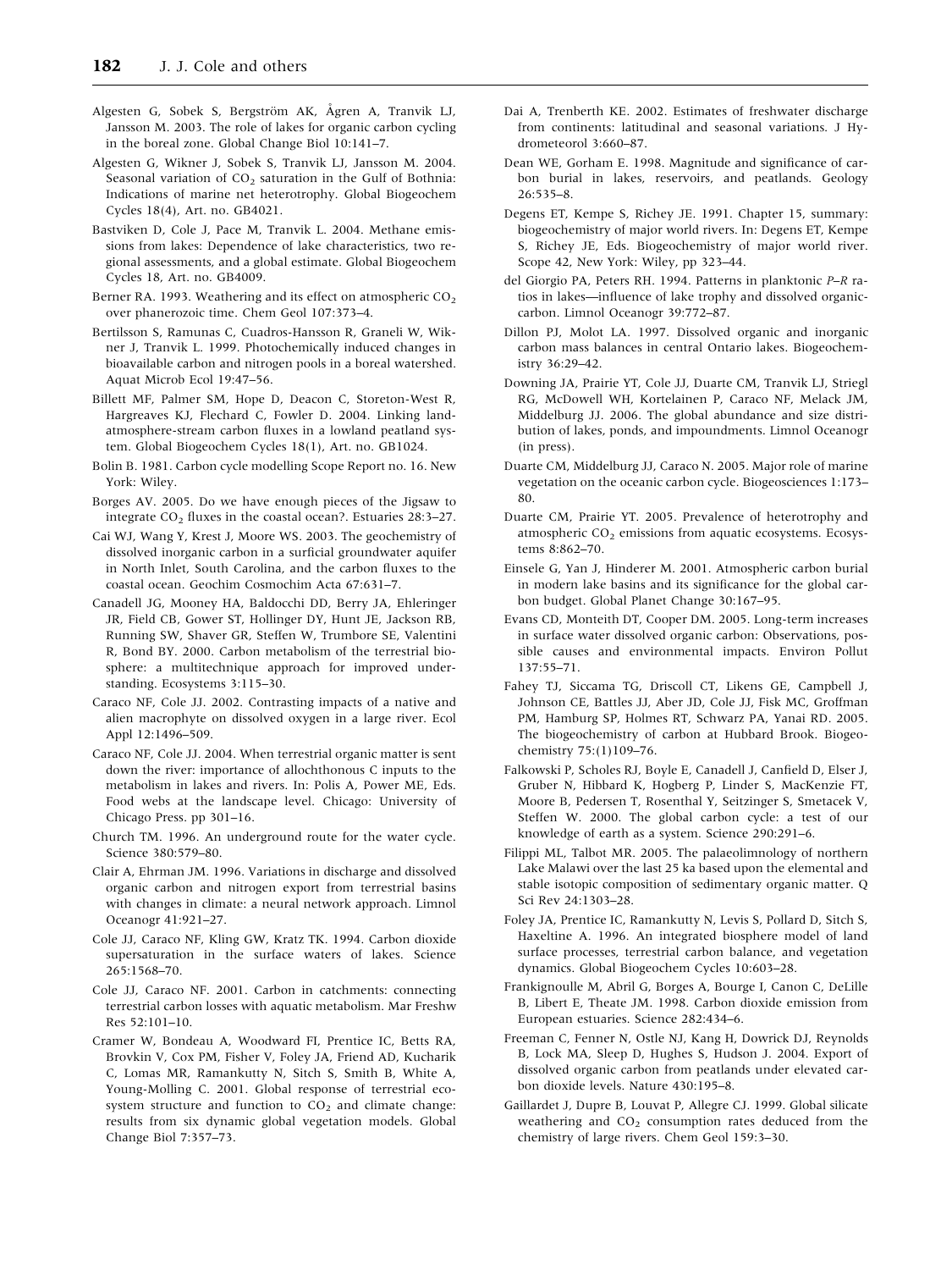- <span id="page-12-0"></span>Hanson PC, Pollard AI, Bade DL, Predick K, Carpenter SR, Foley JA. 2004. A model of carbon evasion and sedimentation in temperate lakes. Global Change Biol 10:1285–98.
- Harden JW, Sundquist ET, Stallard RF, Mark RK. 1992. Dynamics of soil carbon during deglaciation of the Laurentide ice-sheet. Science 258:1921–4.
- Harrison JA, Caraco N, Seitzinger SP. 2005. Global patterns and sources of dissolved organic matter export to the coastal zone: results from a spatially explicit, global model. Global Biogeochem Cycles 19(4), Art. no. GB4S04.
- Hem JD. 1985. Study and interpretation of the chemical characteristics of natural water, 3rd edn. United States Geological Survey Water-Supply Paper 2254. p 263.
- Hollinger DY, Aber J, Dail B, Davidson EA, Goltz SM, Hughes H, Leclerc MY, Lee JT, Richardson AD, Rodrigues C, Scott NA, Achuatavarier D, Walsh J. 2004. Spatial and temporal variability in forest-atmosphere  $CO<sub>2</sub>$  exchange. Global Change Biol 10:1689–706.
- Houghton RA. 2003. Why are estimates of the terrestrial carbon balance so different?. Global Change Biol 9:500–9.
- Humborg C, Conley DJ, Rahm L, Wulff F, Cociasu A, Ittekkot V. 2000. Silicon retention in river basins: far reaching effects on biogeochemistry and aquatic food webs in coastal marine environments. Ambio 29:45–50.
- IPCC. 2001. The carbon cycle and atmospheric carbon dioxide. In: IPCC, Climate Change 2001. Cambridge University Press, Cambridge. pp 183–37.
- Ittekkot V, Humborg C, Rahm L, Nguyen TA. 2004. Carbonsilicon interactions, chap 17. In: Melillo JM, Field CB, Moldan B, Eds. Scope 61. Interactions of the major biogeochemical cycles: Global change and human impacts, vol 357. Washington DC: Island Press. pp 311–22.
- IUCN. 2000. Vision for water and nature: a world strategy for conservation and sustainable management of water resources in the 21st century. Cambridge, UK: The World Conservation Union. 58 p.
- Janssens IA. 2003. The European carbon budget: a gap—response. Science 302:1681 .
- Jones JB, Mulholland PJ. 1998. Carbon dioxide variation in a hardwood forest stream: an integrative measure of whole catchment soil respiration. Ecosystems 1:183–96.
- Jones TH, Thomspon LJ, Lawton JH, Bezemer TM, Bardgett RD, Blackburn TM, Bruce KD, Cannon PF, Hall GS, Hartley SE, Howson G, Jones CG, Kampichler C, Kandeler E, Ritchie DA. 1998. Impacts of rising atmospheric carbon dioxide on model terrestrial ecosystems. Science 280:441–3.
- Jones JB, Stanley EH, Mulholland PJ. 2003. Long-term decline in carbon dioxide supersaturation in rivers across the contiguous United States. Geophys Res Lett 30(10), Art. no. 1348.
- Kauppi PE, Posch M, Hanninen P, Henttonen HM, Ihalainen A, Lappalainen E, Starr M, Tamminen P. 1997. Carbon reservoirs in peatlands and forests in the boreal regions of Finland. Silva Fennica 31:13–25.
- Kling GW, Kipphut GW, Miller MC. 1991. Arctic lakes and streams as gas conduits to the atmosphere: implications for tundra carbon budgets. Science 251:298–301.
- Kortelainen P, Pajunen H, Rantakari M, Saarnisto M. 2004. A large carbon pool and small sink in boreal Holocene lake sediments. Global Change Biol 10:1648–53.
- Kortelainen P, Rantakari M, Huttunen JT, Mattsson T, Alm J, Juutinen S, Larmola T, Silvola J, Martikainen PJ 2006. Sediment respiration and lake trophic state are important predic-

tors of large  $CO<sub>2</sub>$  evasion from small boreal lakes. Global Change Biol 12:1554–67.

- Leopold LB, Wolman MG, Miller JP. 1964, 1992. Fluvial processes in geomorphology, 2nd edn. New York: Dover Publishers. 522 pp.
- Liski J, Westman CJ. 1997. Carbon storage in forest soil of Finland II size and regional patterns. Biogeochemistry 36:261– 274.
- Ludwig W, Probst JL, Kempe S. 1996. Predicting the oceanic input of organic carbon by continental erosion. Global Biogeochem Cycles 10:23–41.
- McClain ME, Boyer EW, Dent CL, Gergel SE, Grimm NB, Groffman PM, Hart SC, Harvey JW, Johnston CA, Mayorga E, McDowell WH, Pinay G. 2003. Biogeochemical hot spots and hot moments at the interface of terrestrial and aquatic ecosystems. Ecosystems 6:301–12.
- Melack JM, Hess LL, Gastil M, Forsberg BR, Hamilton SK, Lima IBT, Novo EMLM. 2004. Regionalization of methane emissions in the Amazon Basin with microwave remote sensing. Global Change Biology 10:530–44.
- Meybeck M. 1982. Carbon, nitrogen and phosphorus transported by world rivers. Am J Sci 282:401–50.
- Meybeck M. 1993. Riverine transport of atmospheric carbon: sources, global typology and budget. Water Air Soil Pollut 70:443–63.
- Molot LA, Dillon PJ. 1996. Storage of terrestrial carbon in lake sediments and evasion to the atmosphere. Global Biogeochem Cycles 10:483–92.
- Mulholland P, Elwood JW. 1982. The role of lake and reservoir sediments as sinks in the perturbed global carbon cycle. Tellus 34:490–9.
- Pacala SW, Hurtt GC, Baker D, Peylin P, Houghton RA, Birdsey RA, Heath L, Sundquist ET, Stallard RF, Ciais P, Moorcroft P, Caspersen JP, Shevliakova E, Moore B, Kohlmaier G, Holland E, Gloor M, Harmon ME, Fan SM, Sarmiento JL, Goodale CL, Schimel D, Field CB. 2001. Consistent land- and atmospherebased US carbon sink estimates. Science 292:2316–20.
- Pace ML, Prairie YT. 2005. Respiration in lakes. In: del Giorgio PA, Williams PJ leB, Eds. Respiration in Aquatic systems. Oxford: Oxford University Press. pp 103–121.
- Parton WJ, Pulliam WM, Ojima DS. 1994. Application of the CENTURY model across the LTR network: parameterization and climate change simulations. Bull Ecol Soc Am 75:186–7.
- Paterson MJ, Muir DCG, Rosenberg B, Fee EJ, Anema C, Franzlin W. 1998. Does lake size affect concentrations of atmospherically derived polychlorinated biphenyls in water, sediment, zooplankton and fish. Can J Fish Aquat Sci 55:544– 53.
- Polis A, Power ME, Eds. 2004. Food webs at the landscape level. Chicago: University of Chicago Press.
- Post WM, Emanuel WR, Zinke PJ, Stangenberger AG. 1982. Soil carbon pools and world life zones. Nature 298:156–9.
- Potter CS, Randerson JT, Field CB, Matson PA, Vitousek PM, Mooney HA, Klooster SA. 1993. Terrectrial ecosystem production—a process model-based on global satellite and surface data. Global Biogeochem Cycles 7:811–41.
- Prairie YT, Bird DF, Cole JJ. 2002. The Summer Metabolic Balance in the Epilimnion of Southeastern Quebec Lakes. Limnol Oceanogr 47:316–21.
- Raich JW, Schlesinger WH. 1992. The global carbon-dioxide flux in soil respiration and its relationship to vegetation and climate. Tellus Ser B Chem Phys Meteorol 44:81–99.